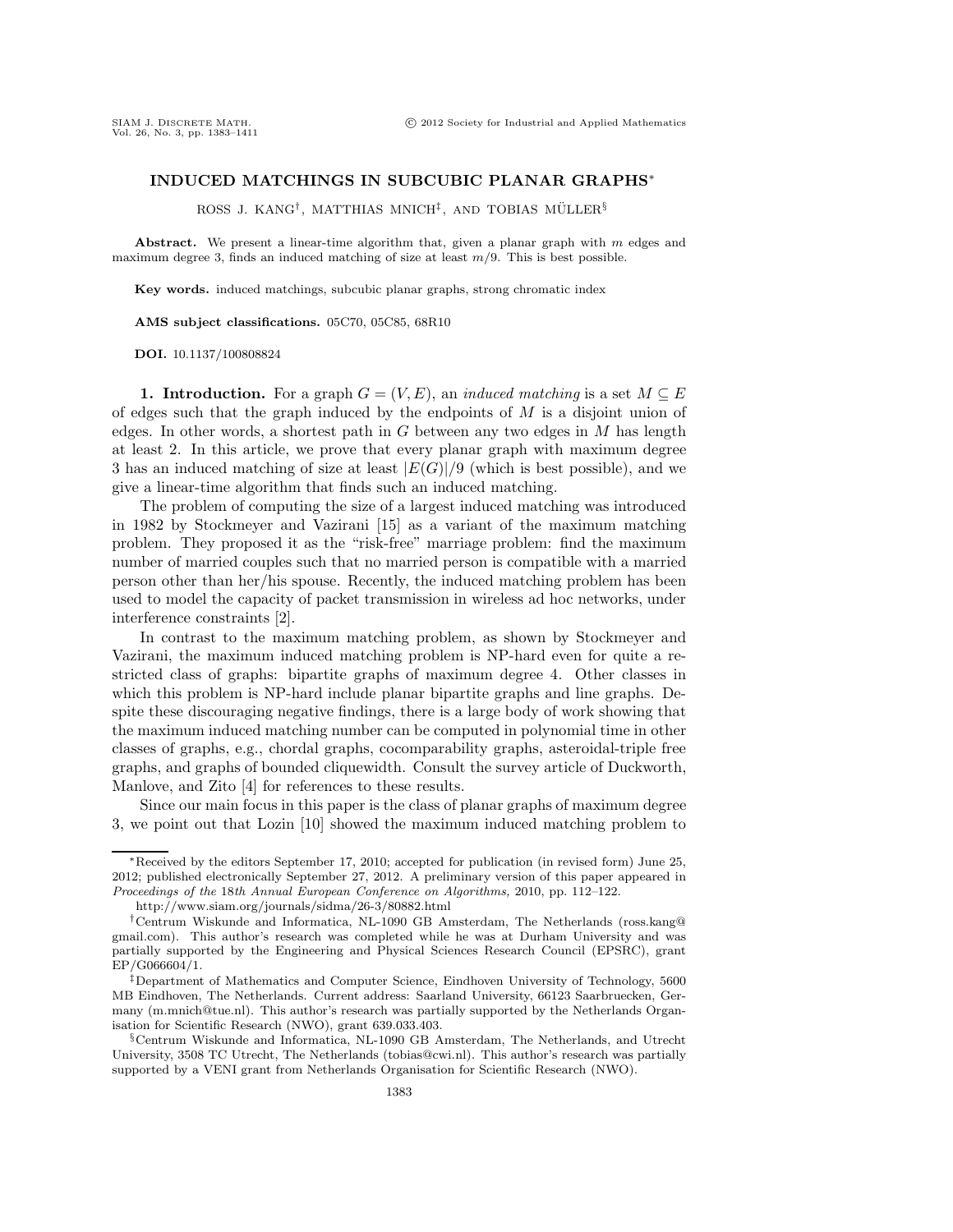be NP-hard for this class; on the other hand, the problem admits a polynomial-time approximation scheme for this class [4].

There have been recent efforts to determine the parameterized complexity of the maximum induced matching problem. In general, the problem of deciding whether there is an induced matching of size k is  $W[1]$ -hard with respect to k [13]. It is even W[1]-hard for the class of bipartite graphs, as shown by Moser and Sikdar [12]. Therefore, the maximum induced matching problem is unlikely to be in the class of fixedparameter tractable problems (FPT). Consult the monograph of Niedermeier [14] for a recent detailed account of fixed-parameter algorithms. On the positive side, Moser and Sikdar showed that the problem is in FPT (and even has a linear kernel) for the class of planar graphs as well as for the class of bounded degree graphs. Notably, by examining a greedy algorithm, they showed that for subcubic graphs (that is, graphs of maximum degree at most 3), the maximum induced matching problem has a problem kernel of size at most  $26k$  [12]. Furthermore, Kanj et al. [9], using combinatorial methods to bound the size of a largest induced matching in *twinless* planar graphs, contributed an explicit bound of 40k on kernel size for the *general* planar maximum induced matching problem; this was subsequently improved to 28k by Erman et al. [5]. (A graph is *twinless* if it contains no pair of vertices both having the same neighborhood.)

We provide a result similar in spirit to the last-mentioned results. In particular, we promote the use of a structural approach to derive explicit kernel size bounds for planar graph classes. Our main result relies on graph properties proved using a discharging procedure. The discharging method was developed to establish the famous Four Color Theorem.

Theorem 1. *There is a linear-time algorithm that, given as input a planar graph of maximum degree* 3 *with* m *edges, outputs an induced matching of size at least* m/9*.*

Let us note two direct corollaries before justifying a corollary concerning explicit kernel size bounds.

Corollary 2. *Every planar graph of maximum degree* 3 *with* m *edges has an induced matching of size at least* m/9*.*

Corollary 3. *Every* 3*-regular planar graph with* n *vertices has an induced matching of size at least* n/6*.*

Corollary 4. *The problem of determining whether a subcubic planar graph has an induced matching of size at least* k *has a problem kernel of size at most* 9k*. The problem of determining whether a* 3*-regular planar graph has an induced matching of size at least* k *has a problem kernel of size at most* 6k*.*

*Proof.* Here is the kernelization: take as input  $G = (V, E)$ ; if  $k \leq |E|/9$ , then answer "yes" and produce an appropriate matching by way of the algorithm guaranteed by Theorem 1; otherwise,  $|E| < 9k$ , and we have obtained a problem kernel with fewer than 9k edges. A similar argument demonstrates a problem kernel of size at most 6k for 3-regular planar graphs.  $\Box$ 

In Corollaries 2 and 3, our result gives lower bounds on the maximum induced matching number for subcubic or 3-regular planar graphs that are best possible: consider the disjoint union of multiple copies of the triangular prism. See Figure 1.

The condition on maximum degree in Corollary 2 cannot be weakened: the disjoint union of multiple copies of the octahedron is a 4-regular planar graph with  $m$  edges that has no induced matching with more than  $m/12$  edges. See Figure 2. Also, the condition on planarity cannot be dropped: the disjoint union of multiple copies of the graph in Figure 3 is a subcubic graph with  $m$  edges that has no induced matching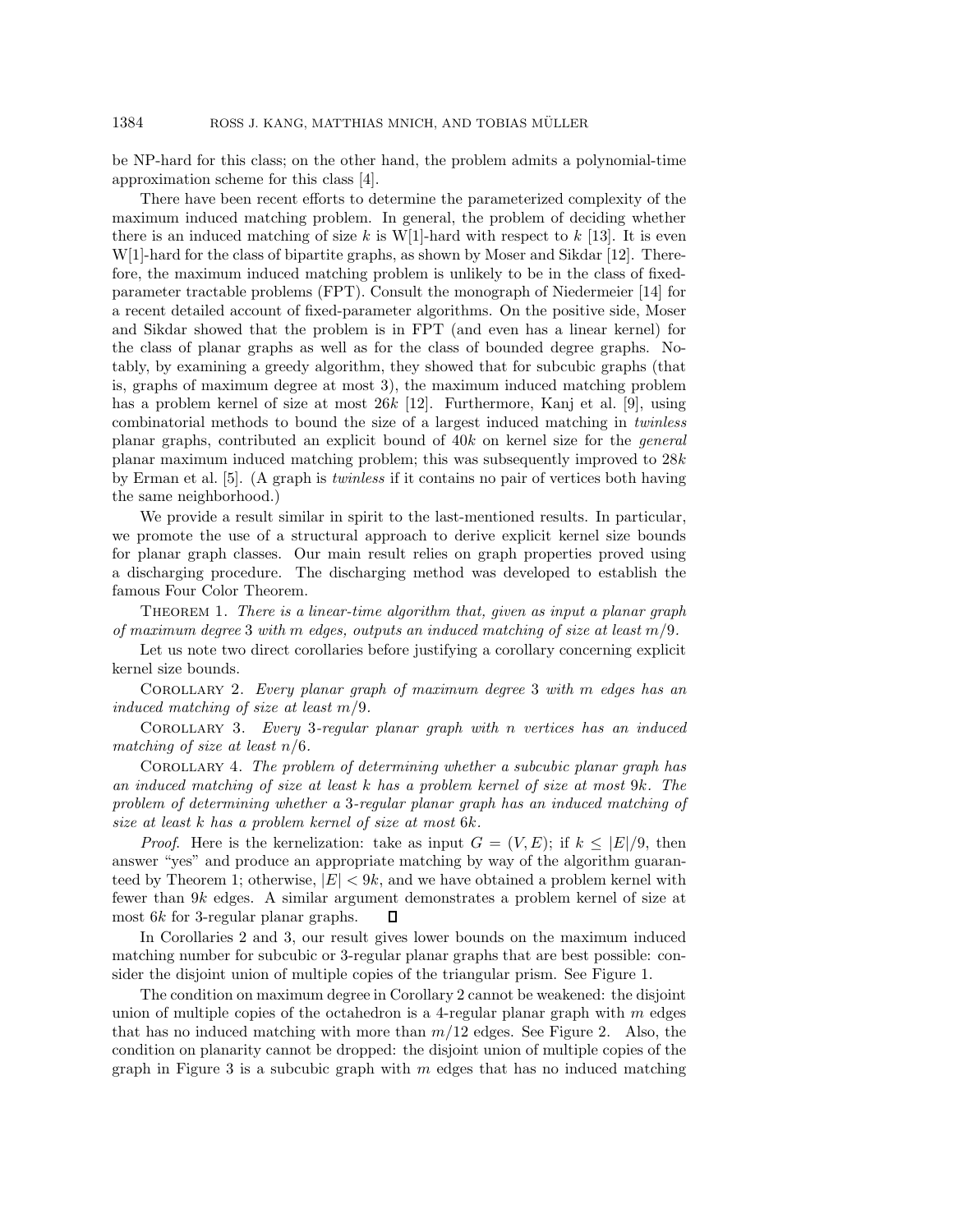

FIG. 1. *A* 3*-regular planar graph with n* vertices,  $m = 3n/2$  edges, and no induced matching of *size more than*  $n/6 = m/9$ *.* 



Fig. 2. *A* 4*-regular planar graph with m edges (and n* = *m/*2 *vertices) and no induced matching of size more than*  $m/12 (= n/6)$ .



Fig. 3. *A subcubic graph with no induced matching of size* 2*.*

with more than  $m/10$  edges.

There has been considerable interest in the induced matching problem due to its connection with the strong chromatic index. A *strong edge* k*-coloring* of G is a proper k-coloring of the edges such that no edge is adjacent to two edges of the same color, i.e., a partition of the edge set into k induced matchings. If G has m edges and admits a strong edge k-coloring, then a largest induced matching in G has size at least  $m/k$ . Thus, Theorem 1 is related to problems surrounding the long-standing Erdős–Nešetřil conjecture, which concerns the extremal behavior of the strong chromatic index for bounded degree graphs (cf. Faudree et al. [6, 7], Chung et al. [3]).

In particular, our work lends support to a conjecture of Faudree et al. [7] that every planar graph of maximum degree 3 is strongly edge 9-colorable. This conjecture has an earlier origin: it is implied by one case of a thirty-year-old conjecture of Wegner [16], asserting that the square of a planar graph with maximum degree 4 can be 9-colored. (Observe that the line graph of a planar graph with maximum degree 3 is a planar graph with maximum degree 4.) Independently, Andersen  $[1]$  and Horák, He, and Trotter [8] demonstrated that every subcubic graph has a strong edge 10-coloring, which implies that every subcubic graph with  $m$  edges has an induced matching of size at least  $m/10$ .

For graphs with larger maximum degree, Faudree et al. [7, Theorem 10] observed using the Four Color Theorem that every planar graph of maximum degree  $\Delta$  with  $m$ edges admits a strong edge  $(4\Delta + 4)$ -coloring and thus contains an induced matching of size at least  $m/(4\Delta + 4)$ . They also observed that the disjoint union of multiple copies of the graph in Figure 4 is a planar graph of maximum degree  $\Delta$  with m edges that has no induced matching with more than  $m/(4\Delta-4)$  edges. Narrowing the gap between these bounds for induced matchings in graphs of maximum degree  $\Delta \geq 4$  is left for future work.

The remainder of this paper is organized as follows. We describe the linear-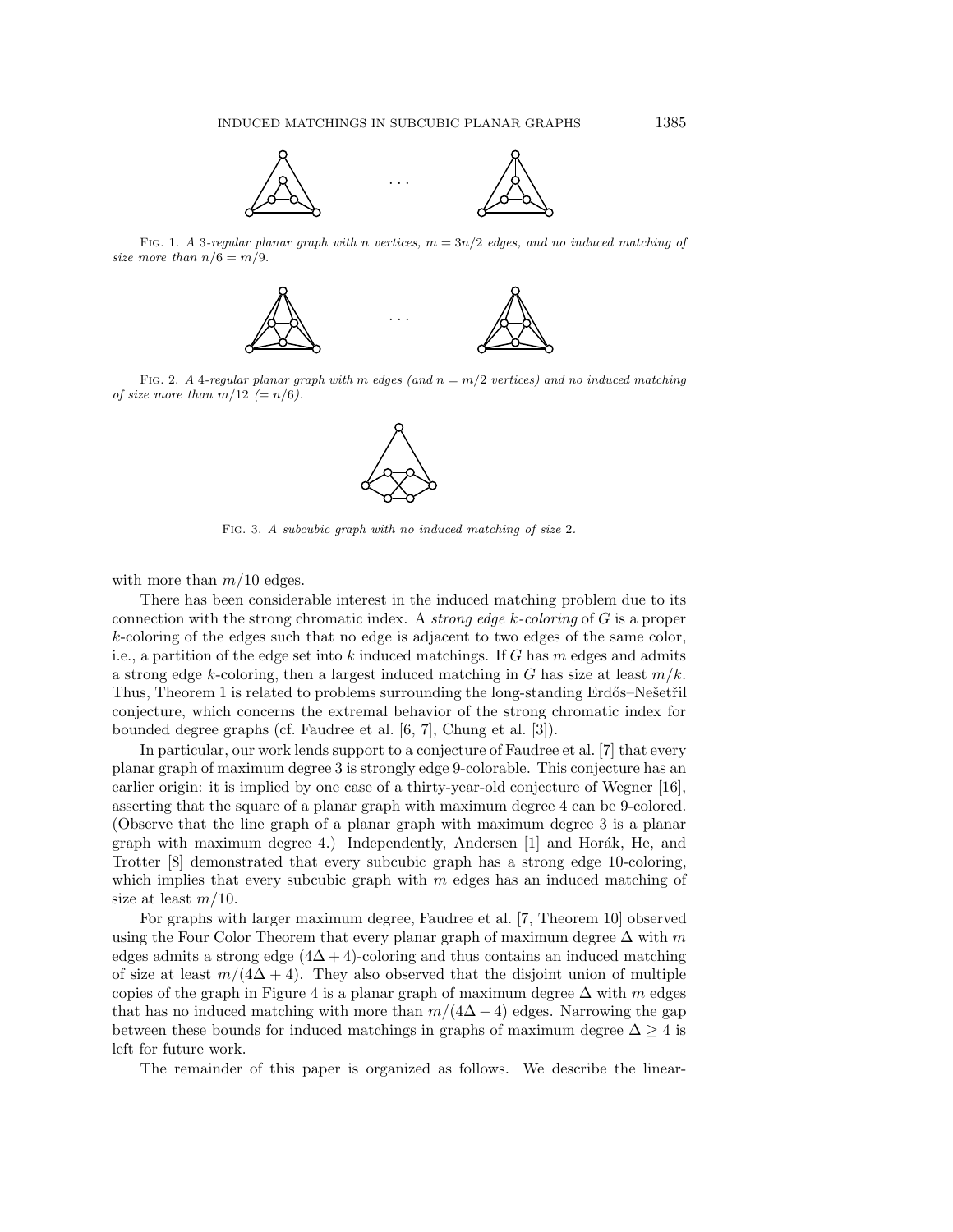

Fig. 4. *A planar graph of maximum degree* Δ *with no induced matching of size* 2*.*

time algorithm in section 3. The main structural result on which this algorithm relies is provided in section 4: the details of the discharging procedure are given in subsection 4.1, and we analyze the structures guaranteed by this procedure in subsection 4.2. Before continuing, we introduce some necessary terminology.

**2. Notation and preliminaries.** We remind the reader that a *plane graph* is a planar graph for which an embedding in the plane is fixed. The algorithm that we shall present in section 3 does not need any information about the embedding of the input graph. However, later on, Lemmas 9 and 10 do make use of any particular embedding of the graph under consideration. Throughout this paper, G will be a subcubic planar graph with vertex set V and edge set E, with  $|V| = n$  and  $|E| = m$ . In cases when we have also fixed the embedding, we will denote the set of faces by  $F$ .

We assume the standard convention that a vertex and face (respectively, cycle) are called *incident* if the vertex lies on the face (respectively, cycle).

A vertex of degree d is called a d-vertex. A vertex is an  $(\le d)$ -vertex if its degree is at most d and an  $(\geq d)$ -vertex if its degree is at least d. The notions of d-face,  $(\leq d)$ -face,  $(\geq d)$ -face,  $d$ -cycle,  $(\leq d)$ -cycle, and  $(\geq d)$ -cycle are defined analogously as for the vertices, where the degree of a face or cycle is the number of edges along it, with the exception that a cut-edge on a face is counted twice. Let  $deg(v)$ , respectively,  $deg(f)$ , denote the degree of vertex v, respectively, face f.

Given  $u, v \in V$ , the *distance* dist $(u, v)$  between u and v in G is the length (in edges) of a shortest path from u to v. Given two subgraphs  $G_1, G_2 \subseteq G$ , the *distance*  $dist(G_1, G_2)$  between  $G_1$  and  $G_2$  is defined as the minimum distance  $dist(v_1, v_2)$  over all vertex pairs  $(v_1, v_2) \in V(G_1) \times V(G_2)$ .

Note that another way to say that  $M \subseteq E$  is an induced matching is that

$$
dist(e, f) \ge 2
$$
 for all distinct  $e, f \in M$ .

For a set  $E' \subseteq E$  of edges we will set

(1) 
$$
\Psi(E') := \{e \in E : \text{dist}(e, E') < 2\}.
$$

Given  $v \in V$ , let  $N(v)$  denote the set of vertices adjacent to v, and for  $k \in \mathbb{N}$  let  $N^k(v)$  denote the set of vertices at distance at most k from v. For a subgraph  $H \subseteq G$ , we will set  $N^k(H) := \bigcup_{v \in V(H)} N^k(v)$ .

For a subgraph  $H \subseteq G$ , we will also use the notation  $\Psi_H$ ,  $N_H$ ,  $N_H^k$  to refer to the analogous sets restricted to H.

Two distinct cycles or faces are *adjacent* if they share at least one edge. Let  $C_1, \ldots, C_k$  be a collection of cycles or faces. We say that  $C_1$  and  $C_2$  are *in sequence (through*  $e_1$ ) if there exists a path  $e_Ae_1e_B$  *(e<sub>i</sub>* are edges) along  $C_1$  such that only  $e_1$  is also part of  $C_2$ . We say that  $C_1, \ldots, C_k$  are *in sequence* if there are vertices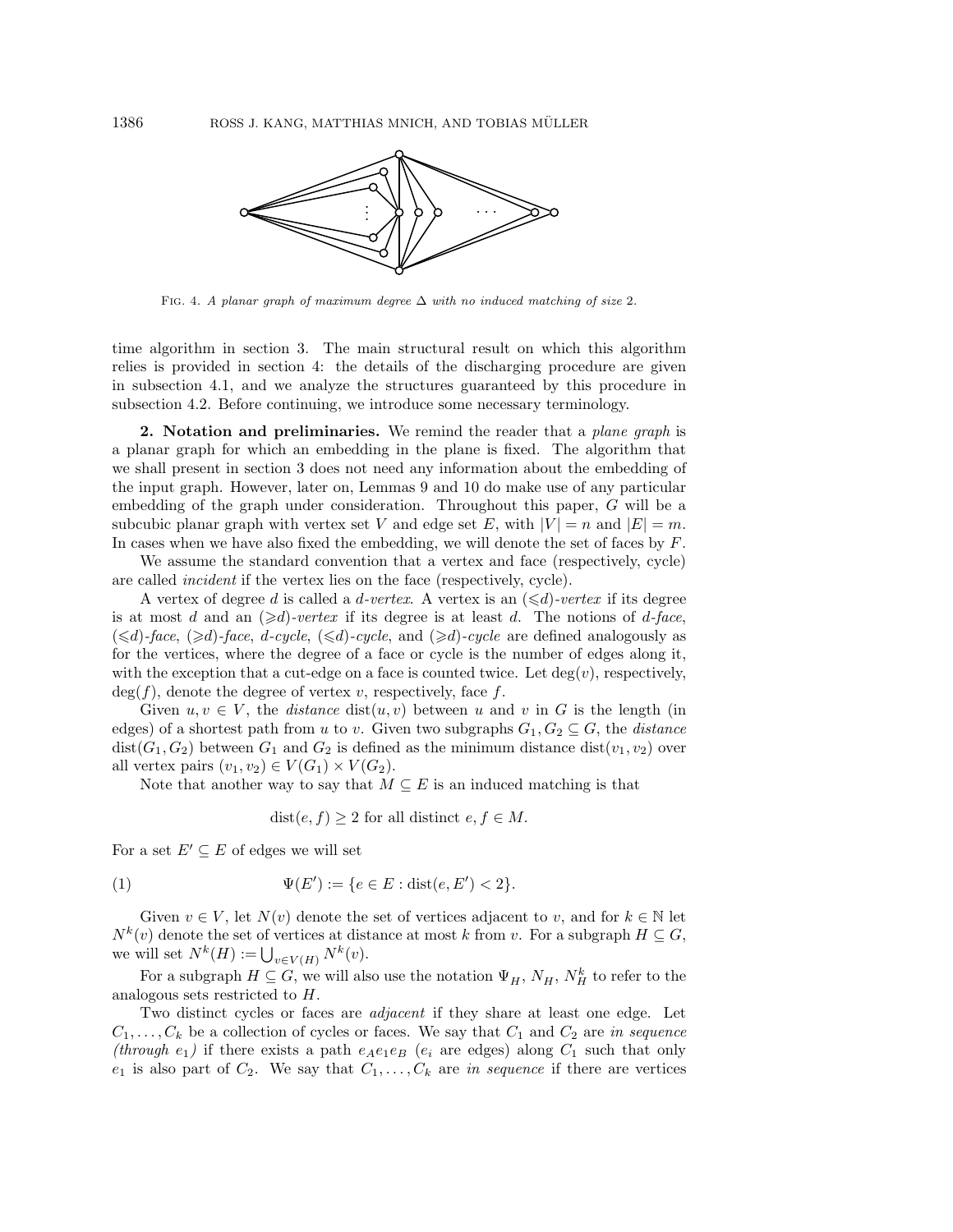

Fig. 5. *Three faces in sequences and a double* 4*-face.*



Fig. 6. *An edge subset (in bold) that is good, but not minimally good.*

 $v_0,\ldots,v_k$  and edges  $e_1,\ldots,e_{k-1}$  such that  $v_0\cdots v_k$  is a path,  $v_i$  is an endpoint of  $e_i$ for  $i \in \{1,\ldots,k-1\}$ , and  $C_i$  and  $C_{i+1}$  are in sequence through  $e_i$  for  $i \in \{1,\ldots,k-1\}$ . A *double* 4*-face* refers to two 4-faces in sequence. See Figure 5.

**3. The algorithm.** Our result will rely on building up the desired induced matching by augmenting it iteratively each time by up to five edges. We say that a set of edges  $E' \subseteq E$  is *good* if E' is an induced matching,  $1 \leq |E'| \leq 5$ , and  $|\Psi(E')| \le 9|E'|$ , with  $\Psi$  as defined by (1). We will want E' to be *minimally good*, i.e., so that it is good and no proper subset of  $E'$  is good. See Figure 6.

Theorem 5. *Every subcubic planar graph with at least one edge contains a good set of edges.*

Theorem 5 follows immediately from Lemmas 9 and 10 in section 4 below, which are proved using structural arguments. It will be illustrative to give the main approach for the algorithm in a direct proof of Corollary 2, using Theorem 5, before justifying the linear running time claimed in Theorem 1.

*Proof of Corollary* 2. Theorem 5 allows us to adopt a greedy approach for building up the induced matching. We start from  $M = \emptyset$  and  $H = G$ . At each iteration, we find a minimally good  $E'$  in H and then augment M by  $E'$  and delete  $\Psi_H(E')$  from H. Removing  $\Psi_H(E')$  from H ensures that any edge moved from H to M at a later iteration is compatible with the edges of  $E'$ , i.e., that M is maintained as an induced matching. Since we delete only edges,  $H$  is subcubic and planar throughout the process. The theorem then guarantees that we may iterate until  $H$  is the edgeless graph. By the definition of a good set of edges—in particular, that  $\Psi$  is at most nine times the number of edges in the set—the matching  $M$  at the end of the process must have size at least  $|E|/9$ .  $\Box$ 

The algorithm uses exactly the above approach; however, we need to be more careful to ensure that the running time is linear. For this, we require the following brief observation.

LEMMA 6. If  $E' \subseteq E$  is minimally good, then  $2 \leq \text{dist}(e, f) \leq 15$  for all distinct  $e, f \in E'.$ 

*Proof.* That  $dist(e, f) \geq 2$  for all distinct  $e, f \in E'$  follows from the fact that E' is an induced matching. Let us now note that no  $E'' \subseteq E'$  can exist with  $dist(e, f) \geq 4$ for all  $e \in E'', f \in E' \setminus E''.$  This is because otherwise  $\Psi(E'') \cap \Psi(E' \setminus E'') = \emptyset$ , which implies that  $|\Psi(E')| = |\Psi(E'')| + |\Psi(E' \setminus E'')|$  and at least one of E'' and  $E' \setminus E''$  must be good, contradicting that E' is minimally good. We can then write  $E' = \{e_1, e_2, e_3, e_4, e_5\}$  with  $dist(e_i, \{e_1, \ldots, e_{i-1}\}) \leq 3$  for all i. This shows that for any  $e, f \in E'$  there is a path of length at most 15 between an endpoint of e and an endpoint of  $f$ . (Note that the distance is not necessarily at most 12, because we may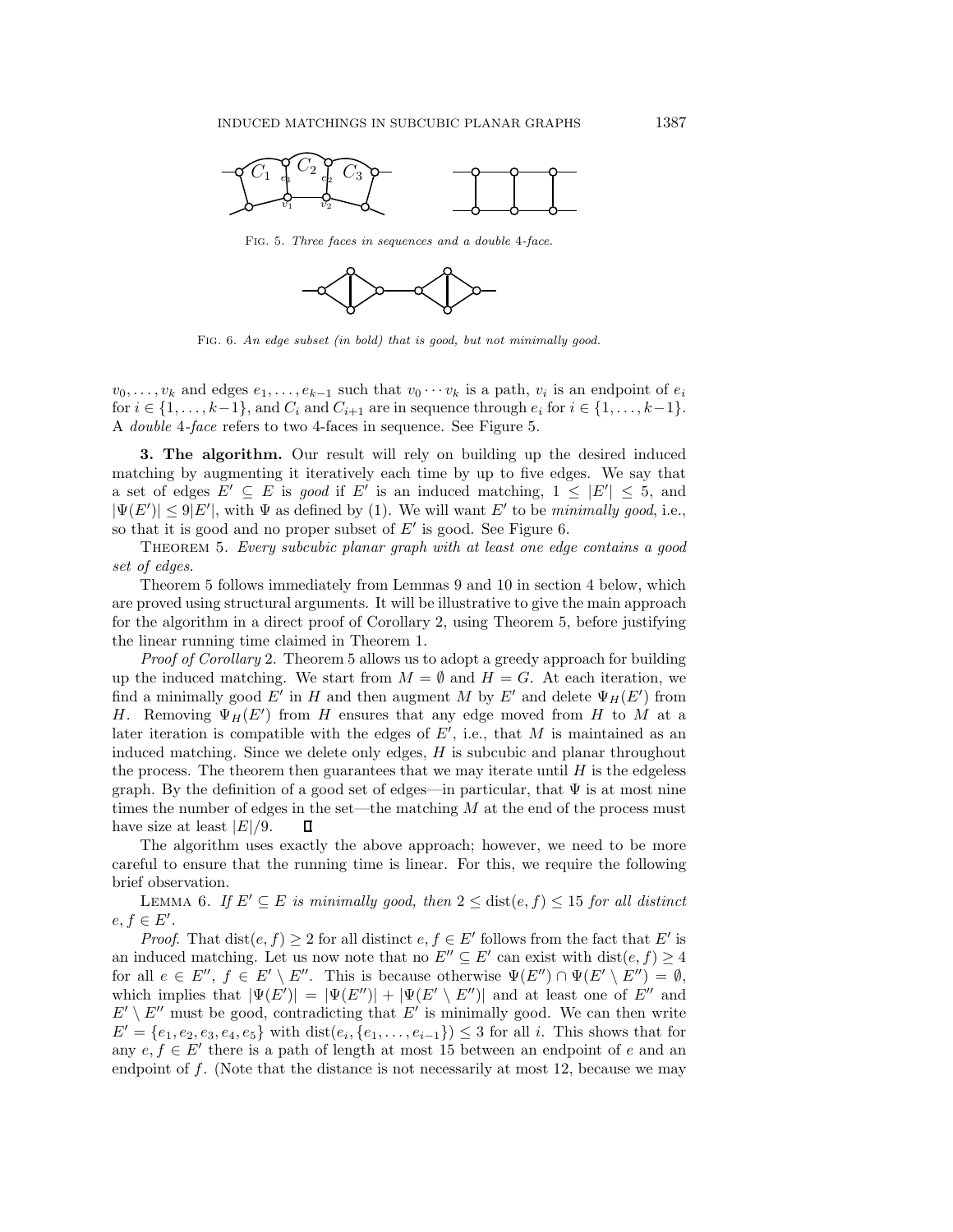| Initialize as follows.                                                                                                                                                                    |
|-------------------------------------------------------------------------------------------------------------------------------------------------------------------------------------------|
| $Q := V$ (in some arbitrary order), $M := \emptyset$ , and $H := G$ .                                                                                                                     |
| While $Q$ is nonempty, iterate the following.                                                                                                                                             |
| Letting $v_0$ denote the beginning element of $Q$ ,                                                                                                                                       |
| 1. if $v_0$ is isolated, then remove it from $Q$ ;                                                                                                                                        |
| 2. else, check for a minimally good set of edges $E'$ such that $v_0$ is the endpoint<br>of some edge of $E'$ , and                                                                       |
| 2a. if such an E' does not exist, then move $v_0$ to the end of Q,                                                                                                                        |
| 2b. else, remove the vertices of $N_H^{20}(E')$ from Q and replace them at the<br>beginning of Q in some arbitrary order, then set $M := M \cup E'$ and<br>$H := H \setminus \Psi_H(E').$ |

Fig. 7. *An algorithm that, given a subcubic planar graph G* = (*V,E*)*, generates an induced matching M in G of size at least |E|/*9*.*

need to use up to three of the edges  $e_i$  in a shortest path between e and f.)

We now present our algorithm formally and then argue that its time complexity is linear. For convenience, we adopt the random access machine (RAM) model of computation. (See, for instance, section 2.2 of [11] for a detailed description of the RAM model.) We may assume that the algorithm takes as input an adjacency list for  $G = (V, E)$ , i.e., an array with an entry for each vertex v, each of which contains a list of pointers to the (up to three) neighbors of v. If  $G$  is instead given as a list of edges or in a  $|V| \times |V|$  adjacency matrix (which is a rather inefficient means of storing a bounded degree graph), then we can first perform a routine conversion to an adjacency list in time that is linear in the size of the input, and thus the overall time complexity to output the desired induced matching remains linear in the input size.

The algorithm examines the vertices of  $H$  (i.e., of  $G$ ) one at a time according to a queue Q. We store Q by means of a doubly linked list each element of which is doubly linked to its corresponding vertex in  $H$ . Each element of  $Q$  stores a pointer to the corresponding vertex in  $H$  as well as pointers to the next and previous elements in Q, and we maintain two special pointers to the beginning and end elements of  $Q$ ; the graph  $H$  is stored in an adjacency list, except that each entry stores an extra pointer to its corresponding element in  $Q$ . This ensures that the operations of deleting arbitrary elements of  $H$  or  $Q$  and inserting such elements at the beginning or the end of Q all take constant time. Our algorithm is described in Figure 7 and uses a more refined version of the greedy approach taken in the proof of Corollary 2. Theorem 1 follows immediately from the following.

THEOREM 7. *Given as input a subcubic planar graph*  $G = (V, E)$ , the algorithm *described in Figure* 7 *outputs in* M *an induced matching of* G *of size at least* |E|/9 *in linear time.*

*Proof.* As shown in the proof of Corollary 2, Theorem 5 implies that the greedy approach produces a matching of the promised size. And so the algorithm must terminate. It remains only to show that the running time of the algorithm is linear.

Let us first show that each of steps 1, 2, 2a, and 2b of the algorithm can be performed in constant time. (Steps 1 and 2a are obvious.)

The check for a suitable  $E'$  at the beginning of step 2 can be done in constant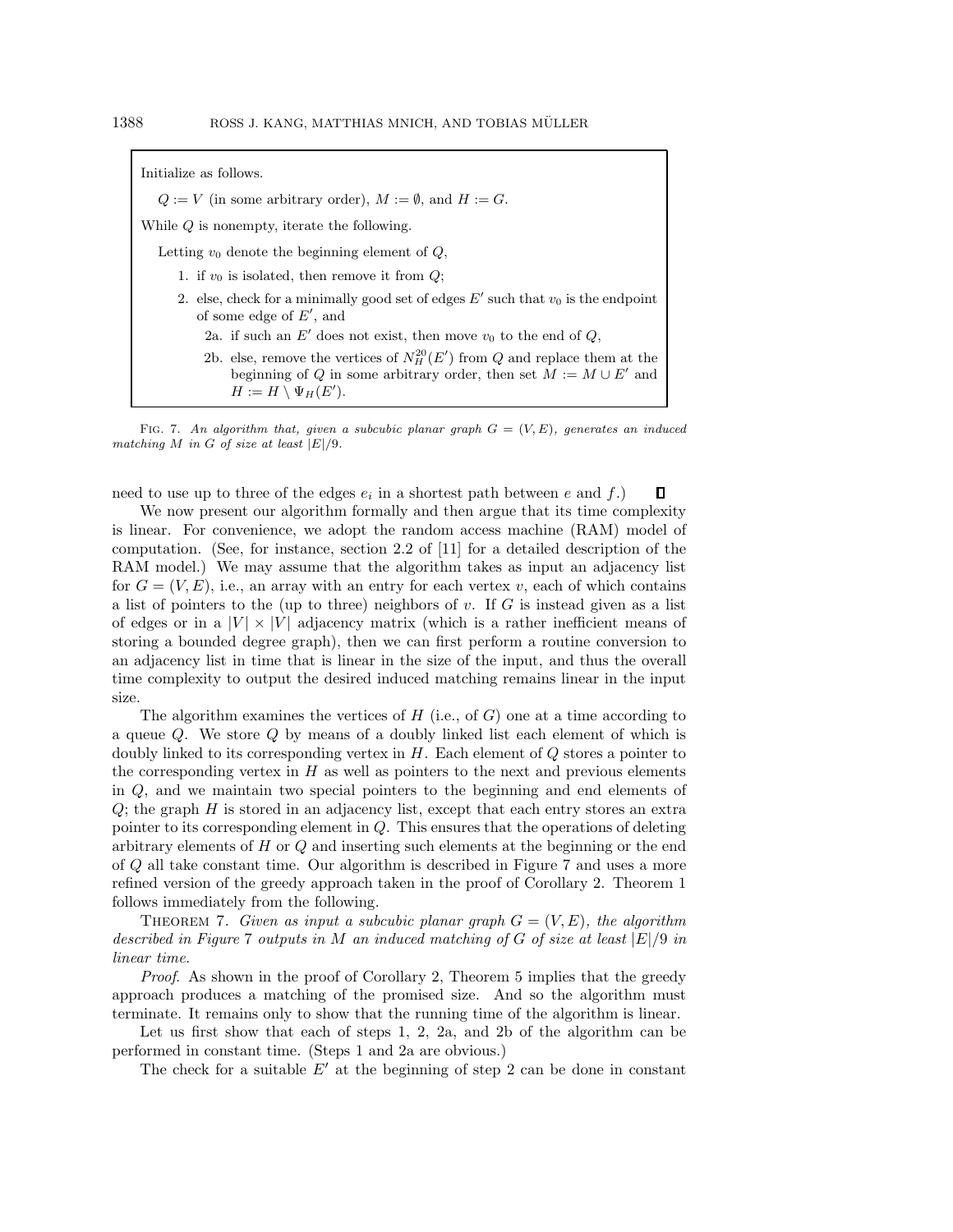time: by Lemma 6, we need only consider sets  $E'$  of up to five edges such that each edge  $e \in E'$  has at least one endpoint at distance at most 16 from  $v_0$ . Hence, all vertices incident to edges of  $\Psi_H(E')$  will be within distance 18 from  $v_0$ . Thus, to find a minimally good  $E'$  with at least one edge incident to  $v_0$ , we need only examine the subgraph  $H[N_H^{18}(v_0)]$ . Now, this subgraph has fewer than  $3 \cdot 2^{18} = O(1)$  vertices, and it can be determined in constant time from the adjacency list data structure for H. (We can read in constant time which are the neighbors of  $v_0$ , then in constant time which are the neighbors of the neighbors, and so on, until depth 18.) Since  $H[N_H^{18}(v_0)]$ has constant size, we can clearly search for a set  $E'$  of the required form in constant time.

For step 2b, since the set  $N_H^{20}(E')$  has constant size, we can in constant time determine the vertices of  $N_H^{20}(E')$  and move them to the beginning of Q. Similarly, we can remove an edge  $uv$  from the adjacency list for  $H$  in constant time, since we need only update the entries for  $u$  and  $v$  (and each entry contains a list of constant size). Thus, removing  $\Psi_H(E')$  from H can also be done in constant time.

For the rest of the proof, it will be convenient to index the different iterations of the while loop by a "time parameter"  $t \in \{1, 2, \ldots\}$ . Let  $H(t)$ , respectively,  $Q(t)$ , denote the state of  $H$ , respectively,  $Q$ , at the start of iteration  $t$ .

It suffices to show that there are only  $O(|V|)$  iterations. We do this by showing that each vertex  $u$  may be the beginning element of  $Q$  a bounded number of times. To this end, fix an arbitrary vertex  $u \in V(G)$  and let  $t_1 < t_2 < \cdots < t_N$  be those iterations in which u is at the beginning of the queue  $Q(t)$ . (Observe that the algorithm deletes u from H in iteration  $t_N$ .) We assert that the following holds.

CLAIM 8. *For each*  $i \in \{1, ..., N-2\}$ , there is an iteration  $t \in \{t_i, ..., t_{i+1}-1\}$ *in which at least one edge of*  $N_{H(t)}^{21}(u)$  *is deleted from*  $H(t)$ *.* 

*Proof of Claim* 8. If in iteration  $t_i$  a minimally good  $E'$  is found (one of whose edges is incident to  $u$ ), then step 2b is taken and the statement is clearly satisfied. So we may assume that in iteration  $t_i$  no such minimally good  $E'$  is found. Thus, in iteration  $t_i$  we move u to the end of  $Q$  by step 2a.

Next observe that, if in some iteration  $t \in \{t_i + 1, \ldots, t_{i+1} - 1\}$  a minimally good E' is found with  $u \in N_{H(t)}^{20}(E')$ , then at least one edge of  $N_{H(t)}^{21}(u)$  is removed. So we may assume that this is not the case so that, in particular,  $\hat{u}$  is not replaced at the beginning of Q by step 2b during any iteration  $t \in \{t_i, \ldots, t_{i+1} - 1\}.$ 

Let us write  $Q(t_{i+1})=(v_0 = u, v_1,\ldots,v_k)$ , and let us consider an arbitrary index  $\ell \in \{1,\ldots,k\}$ . Since u was not replaced at the beginning of the queue during any iteration in  $\{t_i, \ldots, t_{i+1} - 1\}$  and  $v_\ell$  is behind u in iteration  $t_{i+1}$ , there must be at least one iteration  $t \in \{t_i, \ldots, t_{i+1} - 1\}$  in which  $v_\ell$  was first in the queue and was moved to the end by step 2a. Let  $s \in \{t_i, \ldots, t_{i+1} - 1\}$  be the last iteration before  $t_{i+1}$  in which  $v_{\ell}$  was moved to the end of the queue. Since  $v_{\ell}$  remained behind u in the queue during each iteration in  $\{s+1,\ldots,t_{i+1}-1\}$ , in none of these iterations was a minimally good E' found with  $v_{\ell} \in N_{H(t)}^{20}(E')$ . So, in particular, no edges of  $N_{H(s)}^{18}(v_{\ell})$  were deleted in the iterations  $t \in \{s, \ldots, t_{i+1}-1\}$ . This implies that

$$
N_{H(t_{i+1})}^{18}(v_{\ell}) = N_{H(s)}^{18}(v_{\ell}).
$$

As noted previously, we can determine from  $H[N_H^{18}(v_\ell)]$  whether there is a minimally good  $E'$  with one edge incident to  $v_{\ell}$ . It thus follows that there is no such minimally good E' incident to  $v_{\ell}$  in  $H(t_{i+1})$ ; otherwise, step 2a would not have been taken in iteration s. Since  $\ell \in \{1, \ldots, k\}$  was arbitrary, there is in fact no minimally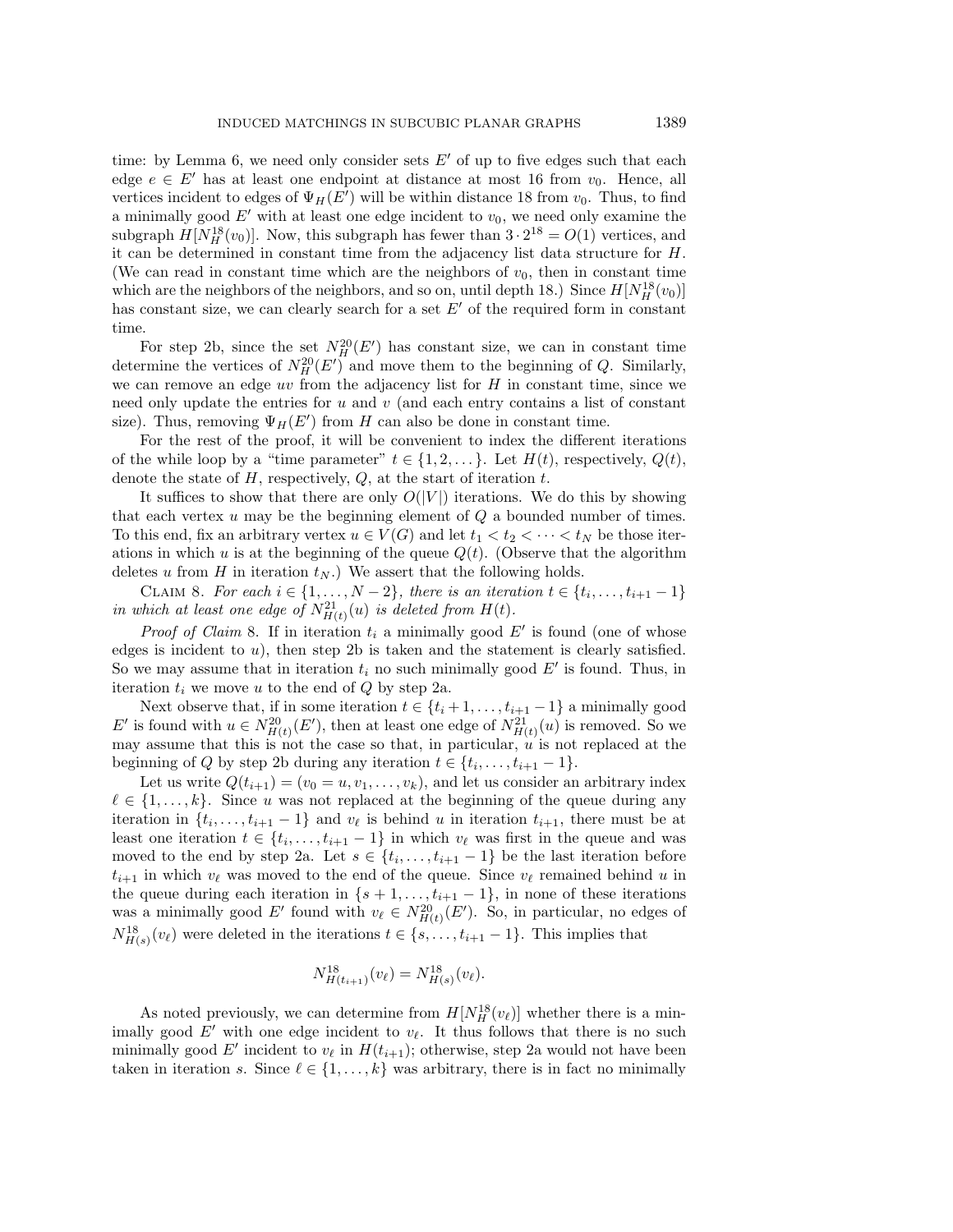good E' in  $H(t_{i+1})$  at all. But this contradicts Theorem 5! (Since  $i + 1 \leq N - 1$ , there is at least one iteration after  $t_{i+1}$  in which u occurs at the beginning of the queue. Hence u is not isolated at time  $t_{i+1}$ —otherwise it would get deleted—and in particular  $H(t_{i+1})$  has at least one edge.)

It follows that either step 2b was taken in iteration  $t_i$ , or there was an iteration  $t \in \{t_i + 1, \ldots, t_{i+1} - 1\}$  in which step 2b was taken and some edge of  $N_{H(t)}^{21}(u)$  was deleted from  $H(t)$ . This concludes the proof of Claim 8.

By Claim 8, the vertex  $u$  occurs as the first element of the queue  $Q$  in at most

$$
N \leq |E(N_G^{21}(u))| + 2 \leq 3 \cdot 2^{21} + 2 = O(1)
$$

iterations of the while loop. Since  $u$  was arbitrary, the while loop is iterated at most  $|V| \cdot (3 \cdot 2^{21} + 2) = O(|V|)$  times, which concludes the proof of Theorem 7.

We comment here that our distance estimate in Lemma 6 is sufficient for arguing that the time complexity is linear without knowing the full details of Theorem 5. As we have just seen, the upper bound 15 in Lemma 6 leads to a bound on the number of iterations of the while loop of at most  $(3 \cdot 2^{21} + 2) \cdot |V|$ . However, a closer examination of the proof of Theorem 5 (and the claims used to prove Lemma 9 in particular) demonstrates that we are in fact guaranteed a good set such that no two of its edges are at distance greater than 6. This implies that indeed the number of iterations is at most  $(3 \cdot 2^{12} + 2) \cdot |V|$ , an improvement of a factor approximately  $2^9$ . Furthermore, if we consider only neighborhoods at smaller distances, we will obtain a similar improvement on the number of computations within each iteration. This suggests that our algorithm could reasonably be implemented.

**4. The proof of Theorem 5.** Theorem 5 is a direct consequence of the following two lemmas. Recall that a plane graph is a planar graph with a fixed embedding in the plane. Fixing an embedding has the advantage that we can speak unambiguously of the faces of the graph. Although it was difficult to develop, we do not claim that the following collection of twelve structures is optimal. As is often the case with discharging methods, later improvements may be found. Roughly speaking, what is most important about this collection for induced matchings is that the structures are locally sparse.

Lemma 9. *Let* G *be a subcubic plane graph. If* G *contains one of the following structures, then* G *contains a good set of edges:*

- (C1) *a* 1*-vertex;*
- $(C2)$  *a* 2-vertex incident to an  $(\leq 6)$ -cycle or 7-face;
- (C3) *a* 2*-vertex at distance at most* 2 *from another* 2*-vertex;*
- $(C4)$  *a* 2*-vertex at distance at most* 2 *from an*  $(\leqslant 5)$ *-cycle*;
- $(C5)$  *a* 3*-cycle adjacent to an*  $(\leq 7)$ *-cycle*;
- (C6) *a* 4 *or* 5*-cycle in sequence with a* 5 *or* 6*-cycle;*
- $(C7)$  *a* 3*-cycle at distance* 1 *from an*  $(\leqslant 5)$ *-cycle*;
- $(C8)$  *a double* 4-face adjacent to an  $(\leq 7)$ -cycle;
- $(C9)$  *a* 4*-cycle,*  $(\leq 8)$ *-cycle, and* 4*-cycle in sequence*;
- (C10) *a* 4*-cycle,* 7*-cycle, and* 5*-cycle in sequence;*
- (C11) *a* 3*-cycle or double* 4*-face at distance at most* 2 *from a* 3*-cycle or double* 4*-face; and*
- (C12) *a double* 4*-face at distance* 1 *from a* 5*-cycle.*

Lemma 10. *Every subcubic plane graph with at least one edge contains one of the structures* (C1)–(C12) *listed in Lemma* 9*.*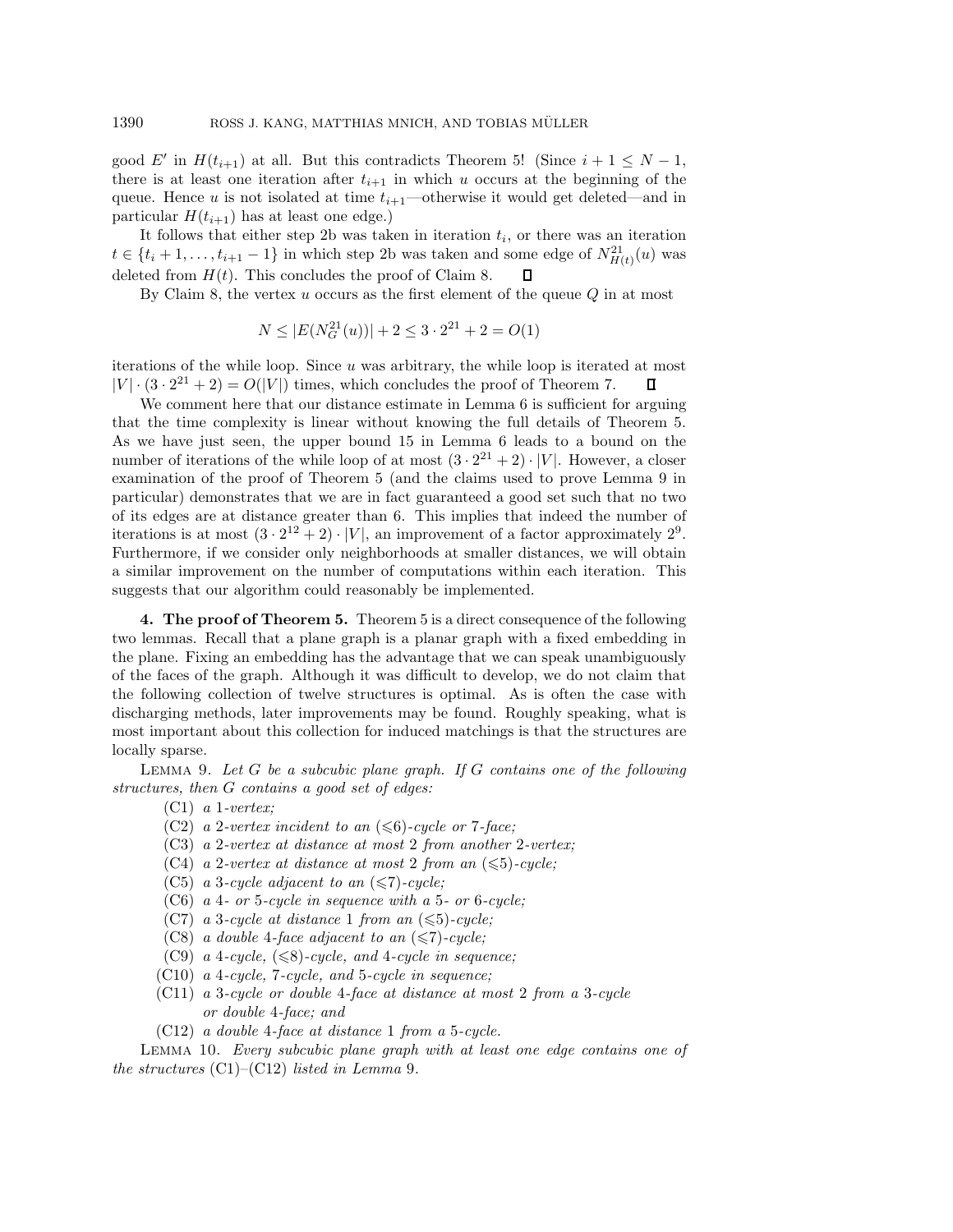The proof of Lemma 9 is a rather lengthy case analysis, which we postpone to subsection 4.2. We now prove Lemma 10 by means of a discharging procedure.

**4.1. The proof of Lemma 10.** Suppose that G is a subcubic plane graph with at least one edge, and that G does not contain any of the structures  $(C1)$ – $(C12)$ . Without loss of generality, we may assume that  $G$  has no isolated vertices. (Note also that the removal of isolated vertices does not affect whether a graph has a good set or not.)

We will obtain a contradiction by using the discharging method, which is commonly used in graph coloring. The rough idea of this method is as follows: each vertex and face of  $G$  is assigned an initial "charge." Here the charges are chosen such that their total sum is negative. We then apply certain redistribution rules (the discharging procedure) for exchanging charge between the vertices and faces. These redistribution rules are chosen such that the total sum of charges is invariant. However, we will prove by a case analysis that if G contains none of  $(C1)$ – $(C12)$ , then each vertex and each face will have nonnegative charge after the discharging procedure has finished. This contradicts that the total sum of the charges is negative. Hence, G must have at least one of  $(C1)$ – $(C12)$ .

**Initial charge.** For every vertex  $v \in V$ , we define the initial charge  $ch(v)$  to be  $2 \deg(v) - 6$ , while for every face  $f \in F$ , we define the initial charge ch(f) to be  $\deg(f) - 6$ . We claim that this way the total sum of initial charges is negative. To  $\sum_{v\in V} \deg(v) = 2|E| = \sum_{f\in F} \deg(f)$  that see this, note that by Euler's formula  $6|E| - 6|V| - 6|F| = -12$ . It follows from

$$
-12 = (4|E| - 6|V|) + (2|E| - 6|F|) = \sum_{v \in V} (2 \deg(v) - 6) + \sum_{f \in F} (\deg(f) - 6).
$$

**Discharging procedure.** To describe a discharging procedure, it suffices to fix how much each vertex or face sends to each of the other vertices and faces. In our case, vertices and  $(\leq 6)$ -faces do not send any charge. The  $(\geq 7)$ -faces redistribute their charge as follows:

- Each  $(\geq 7)$ -face f sends
- (R1) 1 to each incident 2-vertex,
- (R2) 1 to each adjacent 3-face,
- $(R3)$  1 to each adjacent 4-face in a double 4-face if f and the two 4-faces are in sequence,
- (R4) 1/2 to each other adjacent 4-face, and
- (R5) 1/5 to each adjacent 5-face.

When we say that an  $(\geq 7)$ -face sends a charge to an adjacent face or incident vertex, we mean that the charge is sent as many times as these elements are adjacent or incident to each other. For  $v \in V$  and  $f \in F$ , we denote their final charges—that is, the charges after the redistribution—by  $\mathrm{ch}^*(v)$  and  $\mathrm{ch}^*(f)$ , respectively.

In the following analysis of the final charges of vertices and faces, we will often say that something holds "by  $(Cx)$ " for some  $x \in \{1, \ldots, 12\}$ . By this we of course mean "by the absence of  $(Cx)$ ."

**Final charge of 2-vertices.** The initial charge of a 2-vertex is  $-2$ . By (C2) it is adjacent to two  $(\geq 8)$ -faces. Hence, it receives 2 by  $(R1)$ , so that its final charge is 0.

**Final charge of**  $(\geq 3)$ **-vertices.** An  $(\geq 3)$ -vertex has nonnegative initial charge. Since it sends no charge, its final charge is nonnegative.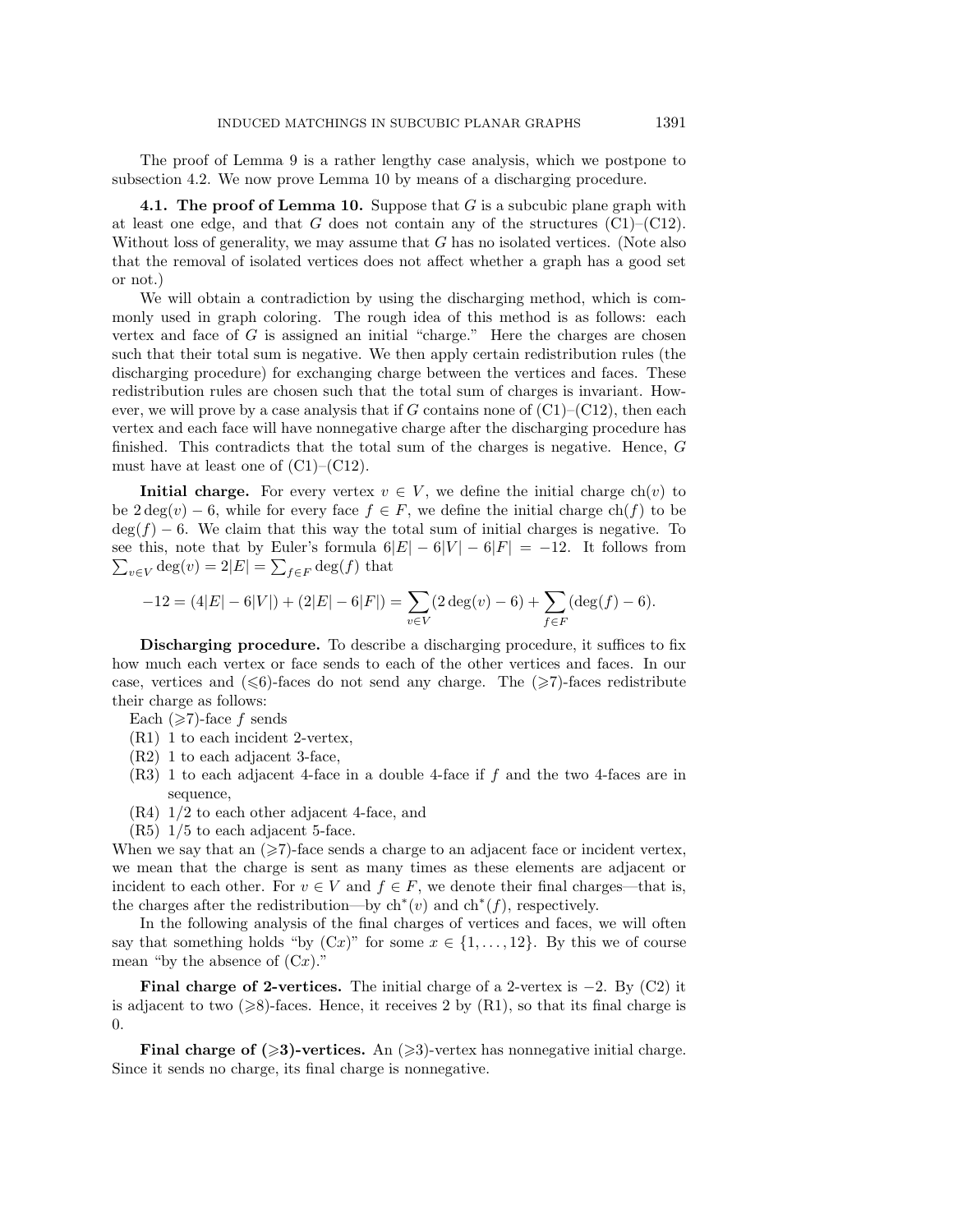**Final charge of 3-faces.** A 3-face has initial charge  $-3$ . By (C5) it is adjacent only to  $(\geq 8)$ -faces. Hence, it receives a charge of 3 by  $(R2)$ , and its final charge is 0.

**Final charge of 4-faces.** Let f be a 4-face; then its initial charge is  $ch(f) = -2$ . If f is not in a double 4-face, then by (C5) and (C6) f is adjacent only to  $(\geq 7)$ -faces and receives a charge of  $1/2$  from each by (R4); thus,  $\text{ch}^*(f) = 0$ . Otherwise, if f is in a double 4-face, then f is adjacent to exactly one 4-face and three  $(\geq 8)$ -faces by (C8). Thus, f receives a charge of 1 from an  $(\geq 8)$ -face by (R3) and charges of  $1/2$ from the other two by (R4), and so  $\mathrm{ch}^*(f) = 0$ .

**Final charge of 5-faces.** Let f be a 5-face; then its initial charge is  $ch(f) = -1$ . Since f is not adjacent to any  $(\leq 6)$ -faces by (C5) and (C6), it receives a charge of  $1/5$  from each adjacent face by (R5), and so  $\mathrm{ch}^*(f) = 0$ .

**Final charge of 6-faces.** The initial charge of a 6-face is 0, and it sends no charge, so its final charge is 0.

**Final charge of 7-faces.** Let f be a 7-face; then its initial charge is  $ch(f) = 1$ . By  $(C5)$ ,  $(C8)$ ,  $(C9)$ , and  $(C10)$ , f is adjacent to no 3-faces, no double 4-faces, and at most two 4- or 5-faces. Thus, f sends a charge of at most  $2 \cdot 1/2$  by (R4) or (R5), and so  $\text{ch}^*(f) \geq 0$ .

**Final charge of 8-faces.** Let f be an 8-face; then its initial charge is  $ch(f) = 2$ . We consider several cases.

First, suppose that f is incident to a 2-vertex. By  $(C3)$ , f is incident to at most two 2-vertices. However, if f is incident to exactly two 2-vertices (and hence by (R1) sends a charge of 1 to each), then by (C2) and (C4) f is adjacent only to ( $\geq 6$ )-faces; thus,  $ch^*(f) = 0$ . So assume that f is incident to exactly one 2-vertex v to which f sends charge 1 by  $(R1)$ . By  $(C4)$ , faces that are adjacent to f but at distance at most 2 from v must be  $(\geq 6)$ -faces. There remain two other faces adjacent to f, which are adjacent to each other. If one of these is a 3-face (sent charge 1 by  $(R2)$ ), then the other is an ( $\geq 8$ )-face by (C5) so that ch<sup>∗</sup>(f) = 0. If both are 4-faces, then neither is in sequence with f and some other 4-face by  $(C8)$ , and so both receive  $1/2$  from f by  $(R4)$  so that  $\mathrm{ch}^*(f) = 0$ . If one is a 4-face and the other is a 5-face, then by (C8) the 4-face is not in a double 4-face, and each is sent charge at most 1/2 by (R4) and (R5) so that again  $\text{ch}^*(f) \geq 0$ . If one is a 4-face (sent charge at most 1 by (R3) or (R4)) and the other is an ( $\geq 6$ )-face, then ch<sup>\*</sup>(f) ≥ 0. Finally, if both are ( $\geq 5$ )-faces, then f sends to each a charge of at most 1/5 by (R5), and  $\text{ch}^*(f) > 0$ . We may hereafter assume that  $f$  is not incident to a 2-vertex.

Second, suppose that  $f$  is adjacent to a 3-face  $f'$ . By (C5) and (C7), faces that are adjacent to f but at distance at most 1 from  $f'$  must be  $(\geq 6)$ -faces. There remain three other faces adjacent to f, call them  $f_1$ ,  $f_2$ ,  $f_3$ , in sequence. By (C7), (C8), (C9),  $(C11)$ , and  $(C12)$ , if one of these is sent charge 1 by  $(R2)$  or  $(R3)$ , then the others are  $(\geq 6)$ -faces so that ch<sup>\*</sup>(f) ≥ 0. Furthermore, if two of these are in the same double 4-face (each sent  $1/2$  by  $(R4)$ ), say  $f_1$  and  $f_2$ , then  $f_3$  is an  $(\geq 6)$ -face and  $\text{ch}^*(f) \geq 0$ . We can thus suppose that none of  $f_1, f_2, f_3$  is a 3-face or part of a double 4-face. By (C9), at most one of  $f_1, f_2, f_3$  is a 4-face, and by (C6) at most two are 5-faces. Hence, f sends total charge at most  $1 + 1/2 + 2/5 < 2$  by (R4) and (R5), and ch<sup>\*</sup>(f) > 0. We may hereafter assume that  $f$  is not adjacent to a 3-face.

Third, suppose that f is adjacent to a 4-face  $f'$ . Assume that  $f'$  is part of a double 4-face and  $f''$  is its 4-face partner. By (C6), (C8), (C9), (C11), and (C12), all faces, with the possible exception of  $f''$ , that are adjacent to f but at distance at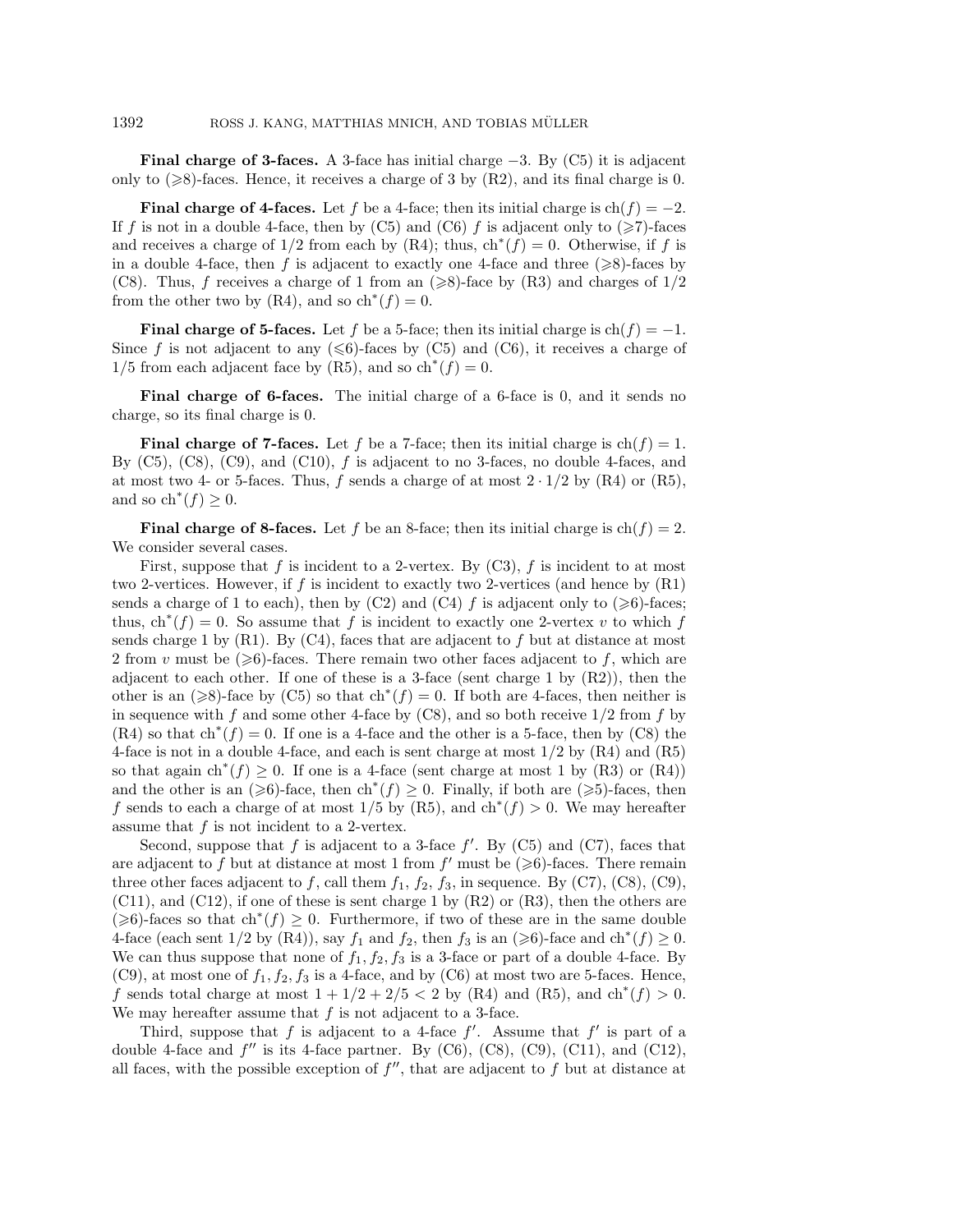most 1 from f' must be  $(\geqslant 6)$ -faces. There remain at most three other faces adjacent to  $f$ , and we can proceed as in the previous case. Thus  $f'$  is not part of a double 4-face. It follows by  $(C9)$  that, of the faces that are adjacent to f but at distance at most 1 from  $f'$ , none is a 4-face; furthermore, by  $(C6)$ , at most two of these are 5-faces. Thus, by (R4) and (R5), in total at most  $1/2+2/5 < 1$  charge is sent to f' and these four faces. Again, there remain at most three other faces adjacent to  $f$ , and we proceed as in the previous paragraph. We may hereafter assume that  $f$  is not adjacent to an  $(\leq 4)$ -face.

Finally, by  $(C6)$ , f is adjacent to at most four 5-faces, and so by  $(R5)$  f sends a total charge of at most  $4/5 < 2$ , and  $\text{ch}^*(f) > 0$ .

**Final charge of (>9)-faces.** Let f be an (>9)-face, and let  $v_1e_1v_2e_2v_3e_3v_4e_4v_5$ be a path of four edges along f. Denote by  $f_i$  the face adjacent to f via the edge  $e_i$ . We first show that the combined charge sent through these four edges (counting half of the charge contributed to the end-vertices  $v_1, v_5$  is at most 3/2.

First, suppose that at least one of the  $v_i$  is a 2-vertex. By (C3), at most two are 2-vertices. If two are, then, without loss of generality, either  $v_1$  and  $v_4$  are 2-vertices, or  $v_1$  and  $v_5$  are 2-vertices. In both cases,  $f_1,\ldots,f_4$  are all  $(\geq 6)$ -faces by (C4) and the total charge sent is at most  $3/2$  (by  $(R1)$ , except that one contribution is halved). If exactly one of the  $v_i$  is a 2-vertex, then without loss of generality, either  $v_1$  is a 2-vertex, or one of  $v_2$  or  $v_3$  is. In the former case, we have by (C4) that  $f_1, f_2$ , and  $f_3$ are  $(\geq 6)$ -faces and the total charge sent is at most 3/2 (since the (R1) contribution to  $v_1$  is halved and  $f_4$  is sent charge at most 1). In the latter case, we have by (C4) that all four faces are  $(\geq 6)$ -faces and the total charge sent is 1 by (R1). We may hereafter assume that none of the  $v_i$  is a 2-vertex.

Second, suppose that some  $f_i$  is a 3-face. By symmetry, there are two cases to consider:  $i = 1$  or  $i = 2$ . In the former case, we have by (C5), (C7), and (C11) that  $f_2$ and  $f_3$  are both ( $\geq 6$ )-faces and  $f_4$  is forbidden from being a 3-face or part of a double 4-face, in which case the total charge sent is at most  $3/2$  (by  $(R2)$  and  $(R4)$  or  $(R5)$ ). In the latter case, we have by (C5) and (C7) that  $f_1$ ,  $f_3$ , and  $f_4$  are ( $\geq 6$ )-faces, in which case the total charge sent is 1 (to  $f_2$  by  $(R2)$ ).

Third, suppose that some  $f_i$  is part of a double 4-face. Without loss of generality, there are four subcases to consider: (a)  $f_1$  is part of a double 4-face, but  $f_2$  is not, (b)  $f_1$  and  $f_2$  are part of the same double 4-face, (c)  $f_2$  is part of a double 4-face, but neither  $f_1$  nor  $f_3$  is, and (d)  $f_2$  and  $f_3$  are part of the same double 4-face. In case (a),  $f_1$  is sent charge 1 by (R3). By (C6), (C8), and (C11), at most one of  $f_2$ ,  $f_3$ ,  $f_4$ is a 4- or 5-face and none is part of a double 4-face, in which case, by  $(R4)$  or  $(R5)$ , the total charge sent is at most  $3/2$ . In (b), we have by (C8) and (C11) that  $f_3$  is an  $(\geq 6)$ -face and  $f_4$  is not part of a double 4-face; thus, by  $(R4)$  and  $(R5)$ , the total charge sent is at most 3/2. In case (c), we have by (C8) that  $f_1$ ,  $f_3$  are ( $\geq 6$ )-faces and by  $(Cl1)$  that  $f_4$  is not part of a double 4-face (and hence sent charge at most  $1/2$  by  $(R4)$  or  $(R5)$ , so that the total charge sent is at most  $3/2$ . In (d), we have by (C8) that  $f_1$ ,  $f_4$  are ( $\geq 6$ )-faces, so that by (R4) the total charge sent is 1. In all four subcases, the total charge sent is at most 3/2.

We now have that none of the  $v_i$  is a 2-vertex, and none of the  $f_i$  is a 3-face or part of a double 4-face. By (C6), not every  $f_i$  is a 4- or 5-face. Thus, there is one face sent no charge while each of the others is by  $(R4)$  or  $(R5)$  sent at most  $1/2$ ; the total charge sent is at most 3/2, completing our proof of the claim.

It remains to complete the analysis of the final charge for  $f$  using this claim. Let us denote the facial cycle by  $v_1e_1v_2e_2v_3\cdots v_ke_kv_1$  and denote by  $f_i$  the face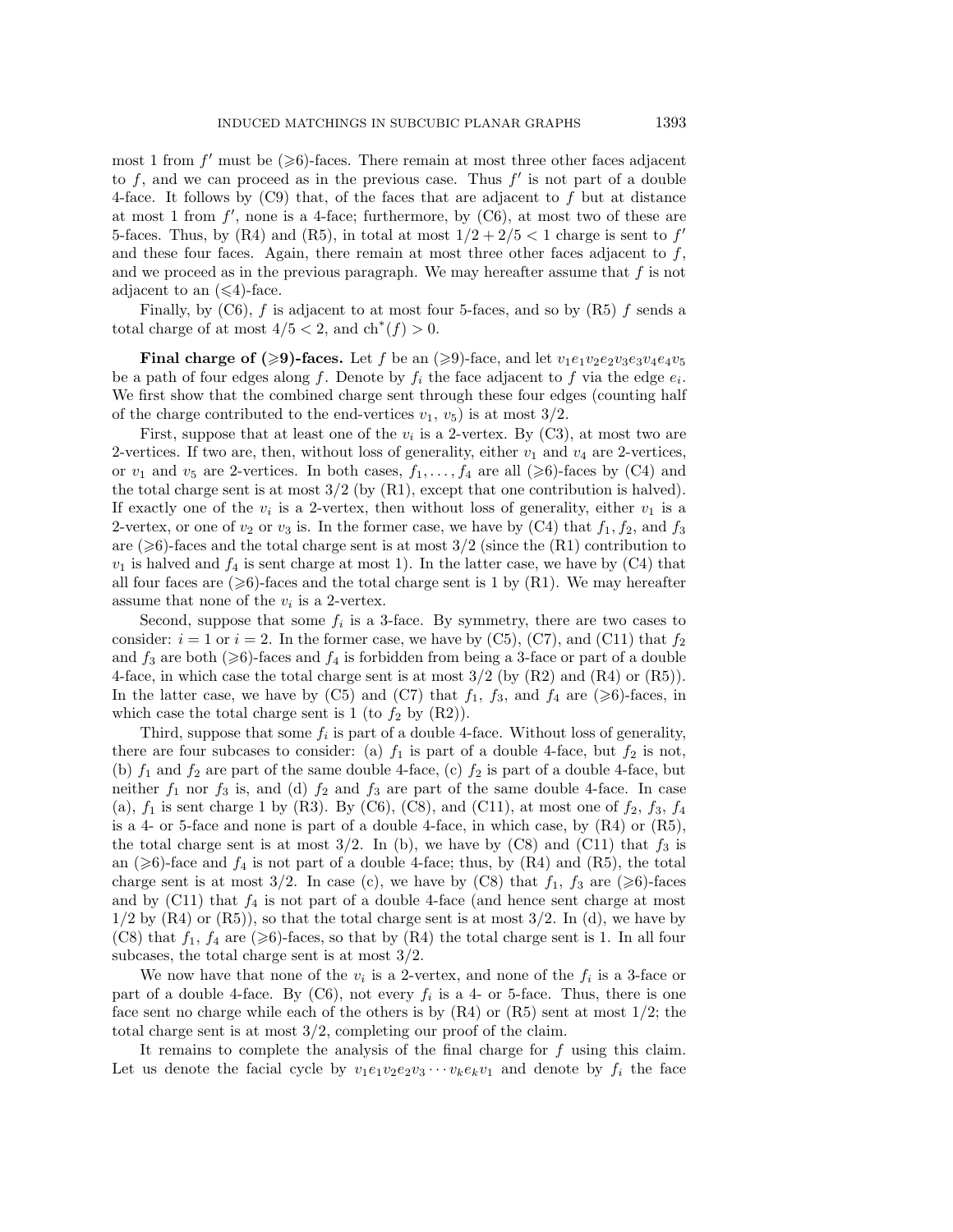adjacent to  $f$  via the edge  $e_i$ . By "rotating" the labelling, we may assume without loss of generality that  $deg(v_1) = deg(v_2) = 3$  and  $f_1$  is an  $(\geq 6)$ -face, so  $f_1$  is sent no charge. By the claim, halving the contribution to  $v_{10}$ , the total charge sent to  $f_2,\ldots,f_9$  is at most 3. Every face  $f_i, i > 9$ , receives a charge of at most 1 from f (including half the charge sent to  $v_i$  and  $v_{i+1}$ ). Hence, f sends total charge at most  $3 + \deg(f) - 9 = \deg(f) - 6 = \text{ch}(f)$ , and so  $\text{ch}^*(f) \geq 0$ .

We have seen that every vertex and every face of  $G$  have nonnegative final charge, which gives the required contradiction and completes the proof.

**4.2. The proof of Lemma 9.** In this section, we prove Lemma 9 by analyzing the structures in order, including some intermediate structures. The order of our analysis is significant. The proofs for the presence of later structures rely in part on the absence of earlier structures.

We give a figure for each structure. We employ a visual code: a square represents an  $(\leqslant 2)$ -vertex, a circle represents an  $(\leqslant 3)$ -vertex, a thin solid line represents a present edge, and a bold solid line indicates membership in a good set. In Table 1, we provide for convenience a key for matching the claims and figures with the structures.

Throughout this section, we assume  $G$  to be a subcubic plane graph.

Claim 11. *If* G *has a* 1*-vertex, then it contains a good set of edges.*

$$
\lim_{u\longrightarrow v}\text{Re}\infty
$$

Fig. 8. *A* 1*-vertex.*

*Proof.* If u is a 1-vertex with neighbor v, then  $E' = \{uv\}$  is a good set as  $|\Psi(E')| \leq 7$ . See Figure 8. Л

Claim 12. *If* G *has two adjacent* 2*-vertices, then it contains a good set of edges.*

$$
\text{supp} \, \alpha
$$



*Proof.* If u, v are adjacent 2-vertices, then  $E' = \{uv\}$  is a good set as  $|\Psi(E')| \leq 7$ . See Figure 9. O

Claim 13. *If* G *has a* 2*-vertex on a* 3*-cycle, then it contains a good set of edges.*



Fig. 10. *A* 2*-vertex on a* 3*-cycle.*

*Proof.* If u is a 2-vertex on 3-cycle uvw, then  $E' = \{uw\}$  is a good set as  $|\Psi(E')| \leq 7$ . See Figure 10. Д

Claim 14. *If* G *has a* 2*-vertex on a* 4*-cycle, then it contains a good set of edges.*

*Proof.* If u is a 2-vertex on 4-cycle uvwx, then  $E' = \{ux\}$  is a good set as  $|\Psi(E')| \leq 9$ . See Figure 11. O

Claim 15. *If* G *has two* 2*-vertices at distance* 2*, then it contains a good set of edges.*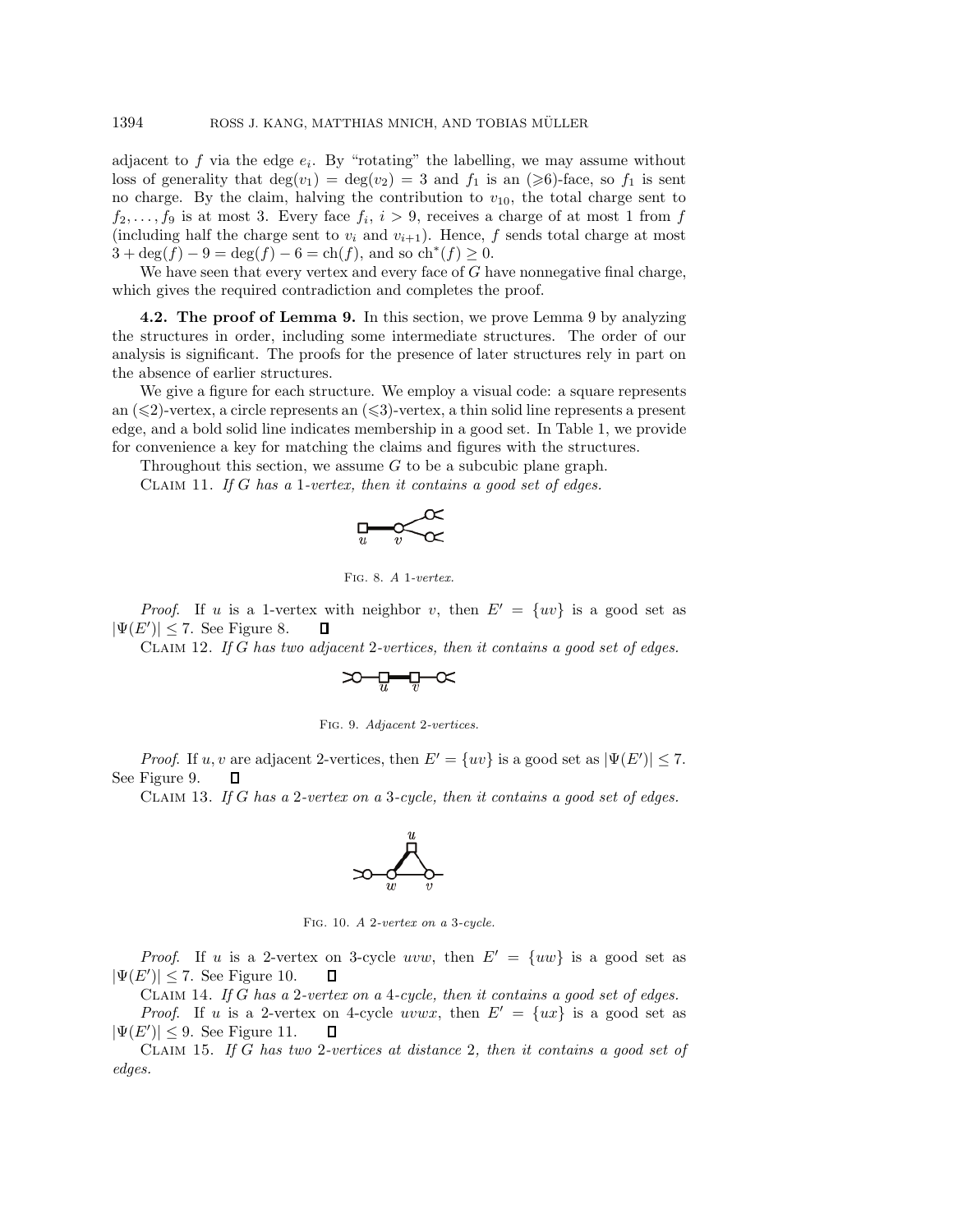|  |  |  | A key to cross-referencing the claims and figures with the structures. |  |  |  |  |  |  |  |  |
|--|--|--|------------------------------------------------------------------------|--|--|--|--|--|--|--|--|
|--|--|--|------------------------------------------------------------------------|--|--|--|--|--|--|--|--|

| Claim 11 | Figure 8  | A 1-vertex.                                            | (C1)              |
|----------|-----------|--------------------------------------------------------|-------------------|
| Claim 12 | Figure 9  | Adjacent 2-vertices.                                   | (C3)              |
| Claim 13 | Figure 10 | A 2-vertex on a 3-cycle.                               | (C2)              |
| Claim 14 | Figure 11 | A 2-vertex on a 4-cycle.                               | (C2)              |
| Claim 15 | Figure 12 | Two 2-vertices at distance 2.                          | (C3)              |
| Claim 16 | Figure 13 | A 2-vertex on a 5-cycle.                               | (C2)              |
| Claim 17 | Figure 14 | A 2-vertex on a 6-cycle.                               | (C2)              |
| Claim 18 | Figure 15 | A 2-vertex at distance 1 from a 3-cycle.               | (C4)              |
| Claim 19 | Figure 16 | A 2-vertex at distance 1 from a 4-cycle.               | (C4)              |
| Claim 20 | Figure 17 | A 2-vertex at distance 1 from a 5-cycle.               | (C4)              |
| Claim 21 | Figure 18 | A 2-vertex on a 7-face.                                | (C2)              |
| Claim 22 | Figure 19 | Adjacent 3-cycles.                                     | (C5), (C11)       |
| Claim 23 | Figure 20 | A 3-cycle adjacent to a 4-cycle.                       | (C5), (C8), (C11) |
| Claim 24 | Figure 21 | A 3-cycle adjacent to a 5-cycle.                       | (C5)              |
| Claim 25 | Figure 22 | A 3-cycle adjacent to a 6-cycle.                       | (C5)              |
| Claim 26 | Figure 23 | A 3-cycle adjacent to a 7-cycle.                       | (C5)              |
| Claim 27 | Figure 24 | A pair of 4-cycles adjacent along two incident         |                   |
|          |           | edges.                                                 |                   |
| Claim 28 | Figure 25 | A 5-cycle adjacent to a 4-cycle along two inci-        |                   |
|          |           | dent edges.                                            |                   |
| Claim 29 | Figure 26 | Three 4-cycles in sequence.                            | (C8)              |
| Claim 30 | Figure 27 | Three 4-cycles that are pairwise in sequence.          | (C8)              |
| Claim 31 | Figure 28 | Two 4-cycles and a 5-cycle that are pairwise           |                   |
|          |           | in sequence.                                           |                   |
| Claim 32 | Figure 29 | Two 4-cycles and a 6-cycle that are pairwise           | (C8)              |
|          |           | in sequence.                                           |                   |
| Claim 33 | Figure 30 | Two 4-cycles and a 7-cycle that are pairwise           | (C8)              |
|          |           | in sequence.                                           |                   |
| Claim 34 | Figure 31 | Two 5-cycles and a 4-cycle that are pairwise           |                   |
|          |           | in sequence.                                           |                   |
| Claim 35 | Figure 32 | A 4-cycle adjacent to a 5-cycle.                       | (C6), (C8)        |
| Claim 36 | Figure 33 | Two adjacent 5-cycles.                                 | (C6)              |
| Claim 37 | Figure 34 | A 4-cycle adjacent to a 6-cycle along two inci-        |                   |
|          |           | dent edges.                                            |                   |
| Claim 38 | Figure 35 | A 4-cycle in sequence with a 6-cycle.                  | (C6), (C8)        |
| Claim 39 | Figure 36 | A 5-cycle in sequence with a 6-cycle.                  | (C6)              |
| Claim 40 | Figure 37 | A 2-vertex at distance 2 from a 3-cycle.               | (C4)              |
| Claim 41 | Figure 38 | A 2-vertex at distance 2 from a 4-cycle.               | (C4)              |
| Claim 42 | Figure 39 | A 2-vertex at distance 2 from a 5-cycle.               | (C4)              |
| Claim 43 | Figure 40 | Two 3-cycles at distance 1.                            | (C7), (C11)       |
| Claim 44 | Figure 41 | A 3-cycle at distance 1 from a 4-cycle.                | (C7), (C11)       |
| Claim 45 | Figure 42 | A 3-cycle at distance 1 from a 5-cycle.                | (C7)              |
| Claim 46 | Figure 43 | A 5-cycle at distance 1 from a double 4-face.          | (C12)             |
| Claim 47 | Figure 44 | A pair of double 4-faces at distance 1.                | (C11)             |
| Claim 48 | Figure 45 | A 4-cycle, $(\leq 8)$ -cycle, and 4-cycle in sequence. | (C9)              |
| Claim 49 | Figure 46 | A sequence of 4-cycles such that one of the 4-         | (C8)              |
|          |           | cycles is adjacent to a 7-cycle.                       |                   |
| Claim 50 | Figure 47 | A 4-cycle, 7-cycle, and 5-cycle in sequence.           | (C10)             |
| Claim 51 | Figure 48 | Two 3-cycles at distance 2.                            | (C11)             |
|          |           |                                                        |                   |
| Claim 52 | Figure 49 | A 3-cycle at distance 2 from a double 4-face.          | (C11)             |
| Claim 53 | Figure 50 | A pair of double 4-faces at distance 2.                | (C11)             |

*Proof.* Let u, w be 2-vertices at distance 2. Let  $N(u) \cap N(w) = \{v\}$ , and let  $N(u) \setminus \{v\} = \{u'\}$  and  $N(w) \setminus \{v\} = \{w'\}.$  Notice that by Claims 13 and 14, vertices  $u, u', w, w'$  are distinct. Since v is a 3-vertex by Claim 12, it has a neighbor  $v' \notin \{u, w\}$ . Because G has no 2-vertex on an  $(\leq 4)$ -cycle by Claims 13 and 14, v' is distinct from  $u'$ and w', and neither  $u'v'$  nor  $w'v'$  is an edge. If  $u'w'$  is an edge, then  $E' = \{u'w', vv'\}$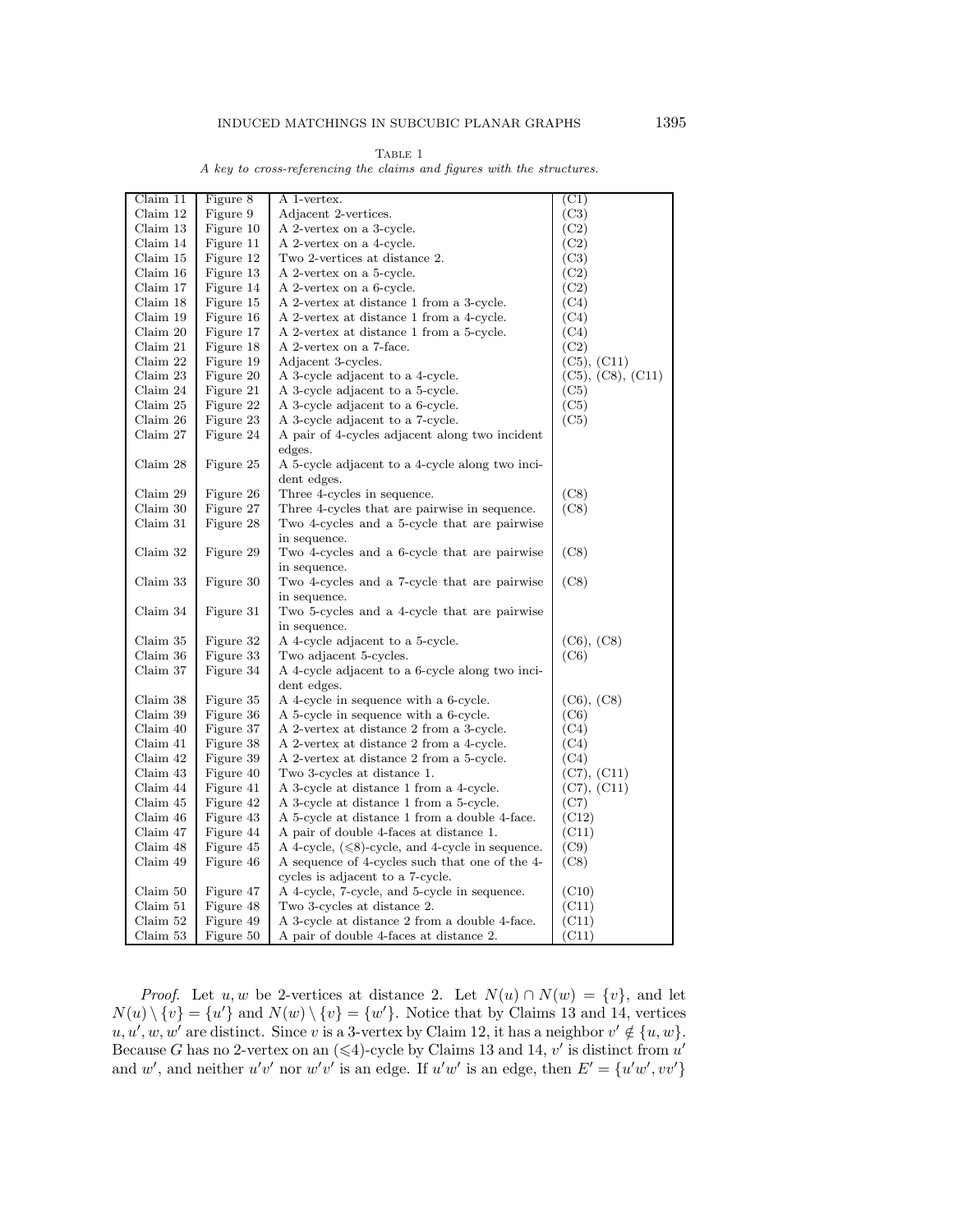

Fig. 11. *A* 2*-vertex on a* 4*-cycle.*



Fig. 12. *Two* 2*-vertices at distance* 2*.*

is a good set since  $|\Psi(E')| \leq 18$ . Otherwise,  $E' = \{uu', ww'\}$  is a good set since  $|\Psi(E')| \leq 17$ . See Figure 12.  $\Box$ 

Claim 16. *If* G *has a* 2*-vertex on a* 5*-cycle, then it contains a good set of edges.*



Fig. 13. *A* 2*-vertex on a* 5*-cycle.*

*Proof.* Let u be a 2-vertex on a 5-cycle  $C = uv_1v_2v_3v_4$ . Observe that  $v_1, v_2, v_3, v_4$ are 3-vertices, by Claims 12 and 15. By Claims 13 and 14, C has no chords. For  $i = 1, 2, 3$ , let  $N(v_i) \setminus \{u, v_1, \ldots, v_4\} = \{v_i'\}$ . By Claim 14,  $v_1' \neq v_4'$ .

- (1) If  $v_2' = v_4'$  and  $v_1' = v_3'$ , then  $E' = \{v_1v_1', v_4v_4'\}$  is a good set since  $|\Psi(E')| \leq 15.$
- (2) Suppose that  $v_2' \neq v_4'$ . Then  $E' = \{uv_4, v_2v_2'\}$  is a good set since  $|\Psi(E')| \leq$ 17. The case that  $v_1' \neq v_3'$  is handled symmetrically.

See Figure 13. П

Claim 17. *If* G *has a* 2*-vertex on a* 6*-cycle, then it contains a good set of edges.*



Fig. 14. *A* 2*-vertex on a* 6*-cycle.*

*Proof.* Let u be a 2-vertex on a 6-cycle  $uv_1v_2v_3v_4v_5$ . By Claims 14 and 16, neither  $v_1v_3$  nor  $v_1v_4$  can be an edge. Then  $E' = \{uv_1, v_3v_4\}$  is a good set since  $|\Psi(E')| \leq 17$ . See Figure 14. $\Box$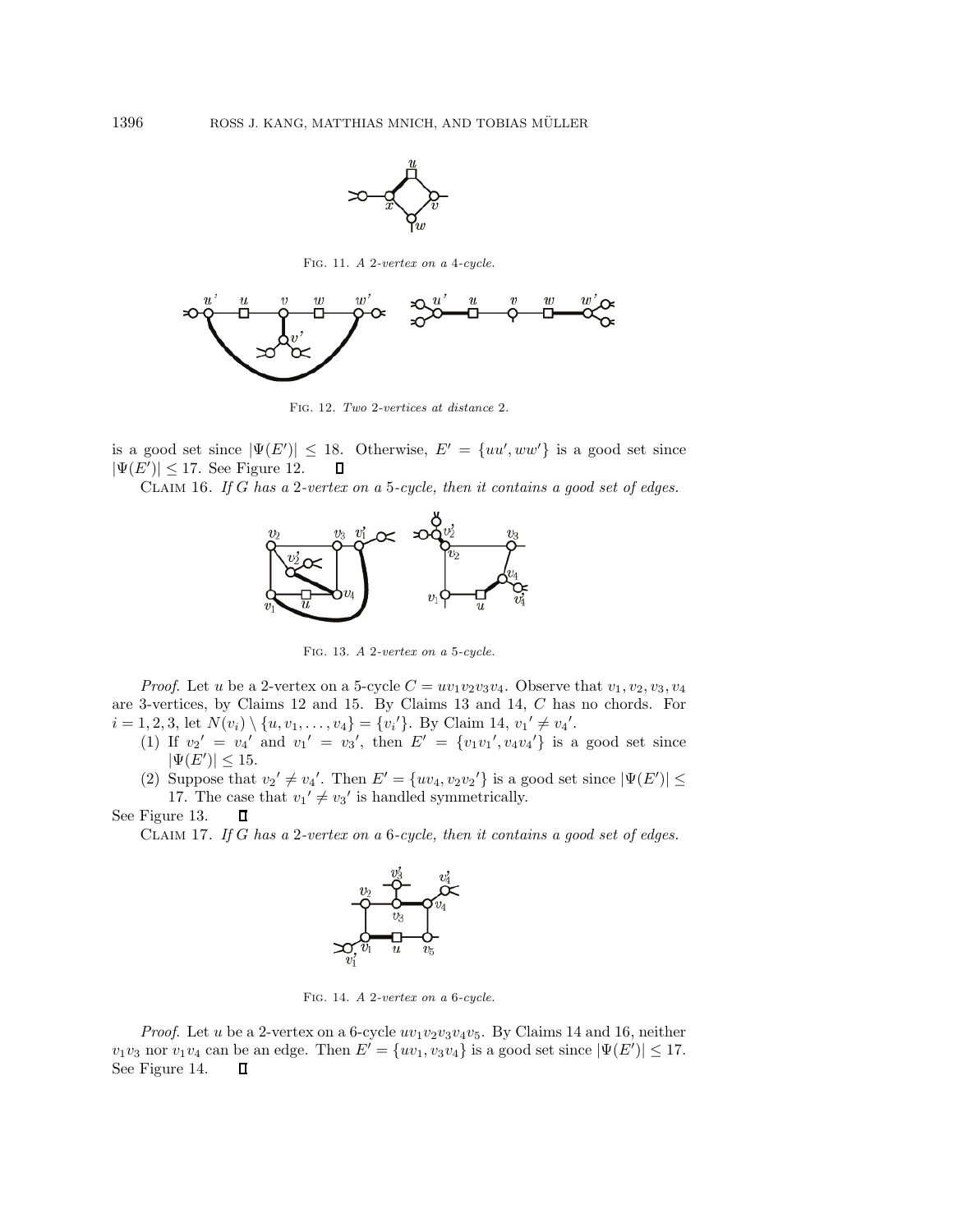Claim 18. *If* G *has a* 2*-vertex at distance* 1 *from a* 3*-cycle, then it contains a good set of edges.*



Fig. 15. *A* 2*-vertex at distance* 1 *from a* 3*-cycle.*

*Proof.* Let u be a 2-vertex at distance 1 from a 3-cycle  $xyz$ , where ux is an edge. Then  $E' = \{ux\}$  is a good set since  $|\Psi(E')| \leq 9$ . See Figure 15. П

Claim 19. *If* G *has a* 2*-vertex at distance* 1 *from a* 4*-cycle, then it contains a good set of edges.*



Fig. 16. *A* 2*-vertex at distance* 1 *from a* 4*-cycle.*

*Proof.* Let u be a 2-vertex at distance 1 from a 4-cycle  $x_0x_1x_2x_3$ , where  $ux_0$  is an edge. By Claim 14,  $ux_2$  is not an edge and  $x_2$  is a 3-vertex. Let  $N(x_2) \setminus \{x_1, x_3\} =$  ${x_2}'$ . By Claim 16,  $ux_2'$  is not an edge. So  $E' = {ux_0, x_2x_2'}$  is a good set as  $|\Psi(E')| \leq 17$ . See Figure 16. 0

Claim 20. *If* G *has a* 2*-vertex at distance* 1 *from a* 5*-cycle, then it contains a good set of edges.*



Fig. 17. *A* 2*-vertex at distance* 1 *from a* 5*-cycle.*

*Proof.* Let u be a 2-vertex at distance 1 from a 5-cycle  $x_0x_1x_2x_3x_4$ , where  $ux_0$  is an edge. By Claim 14, neither  $ux_2$  nor  $ux_3$  is an edge. Then  $E' = \{ux_0, x_2x_3\}$  is a good set since  $|\Psi(E')| \leq 17$ . See Figure 17.  $\Box$ 

Claim 21. *If* G *has a* 2*-vertex on a* 7*-face, then it contains a good set of edges.*

*Proof.* Let u be a 2-vertex on a 7-face  $C = uv_1v_2v_3v_4v_5v_6$ . By Claims 12 and 15,  $v_1, v_2, v_5, v_6$  are 3-vertices. By Claims 13, 14, 16, and 17, C has no chords. For  $i = 1, 2, 5, 6$ , let  $N(v_i) \setminus \{u, v_1, \ldots, v_6\} = \{v_i'\}.$ 

(1) If  $v_3$  or  $v_4$  is a 2-vertex, say  $v_4$ , by symmetry, then  $E' = \{uv_1, v_4v_5\}$  is a good set since  $|\Psi(E')| \leq 16$ .

For  $i = 3, 4$ , let  $N(v_i) \setminus \{v_2, \ldots, v_5\} = \{v_i'\}$ . By Claims 16 and 19,  $v_1' \neq v_5'$  and  $v_1' \neq v_3'.$ 

(2) If  $v_2'v_4'$  is an edge or  $v_2' = v_4'$ , then since C is a 7-face, it follows from the Jordan Curve Theorem that  $v_3' \neq v_5'$  and  $v_3'v_5'$  is not an edge. Then  $E' = \{uv_1, v_3v_3', v_5v_5'\}$  is a good set since  $|\Psi(E')| \leq 27$ . The case in which  $v_3'v_5'$  is an edge or  $v_3' = v_5'$  is handled similarly.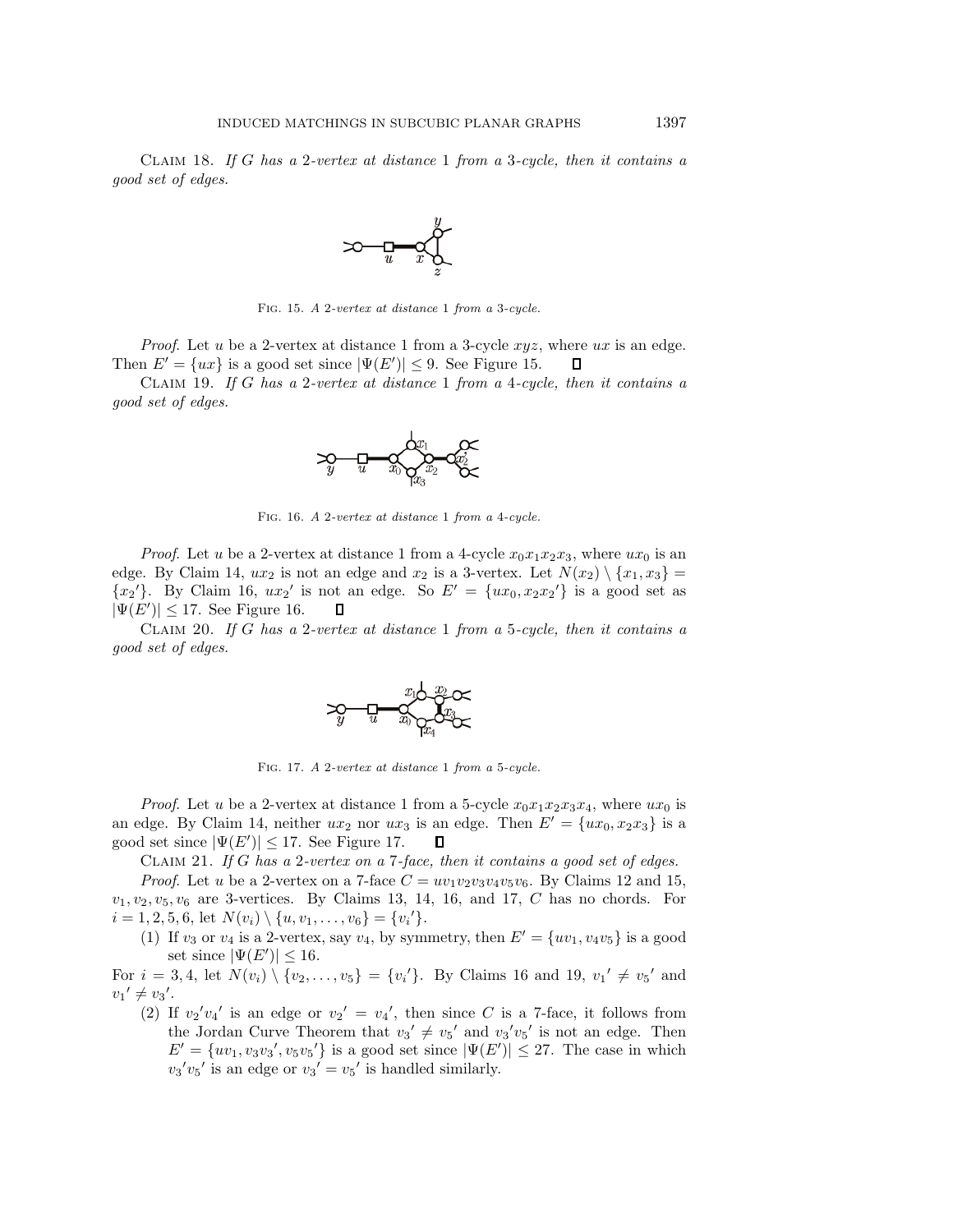

Fig. 18. *A* 2*-vertex on a* 7*-face.*

Otherwise,  $E' = \{uv_1, v_3v_3', v_5v_5'\}$  is a good set since  $|\Psi(E')| \leq 27$ . See Figure 18.

Claim 22. *If* G *has a pair of adjacent* 3*-cycles, then it contains a good set of edges.*



Fig. 19. *Adjacent* 3*-cycles.*

*Proof.* If xyz and xyz' are adjacent 3-cycles, then  $E' = \{xy\}$  is a good set as  $|\Psi(E')| \leq 7$ . See Figure 19. Д

Claim 23. *If* G *has a* 3*-cycle adjacent to a* 4*-cycle, then it contains a good set of edges.*



Fig. 20. *A* 3*-cycle adjacent to a* 4*-cycle.*

*Proof.* Let xyz be a 3-cycle sharing the edge xy with 4-cycle xuvy. Observe that the two cycles have no other edges in common by Claim 22. Then  $E' = \{xy\}$  is a good set as  $|\Psi(E')| \leq 9$ . See Figure 20.  $\Box$ 

Claim 24. *If* G *has a* 3*-cycle adjacent to a* 5*-cycle, then it contains a good set of edges.*



Fig. 21. *A* 3*-cycle adjacent to a* 5*-cycle.*

*Proof.* By Claim 23, the 3-cycle and 5-cycle share at most one edge. So let  $xyz$  be the 3-cycle, and let  $xuvwy$  be the 5-cycle. Observe that  $v$  is a 3-vertex by Claim 16. Let  $N(v) \setminus \{u, w\} = \{v'\}.$  Then  $E' = \{xy, vv'\}$  is a good set since  $|\Psi(E')| \leq 17.$  See Figure 21. $\Box$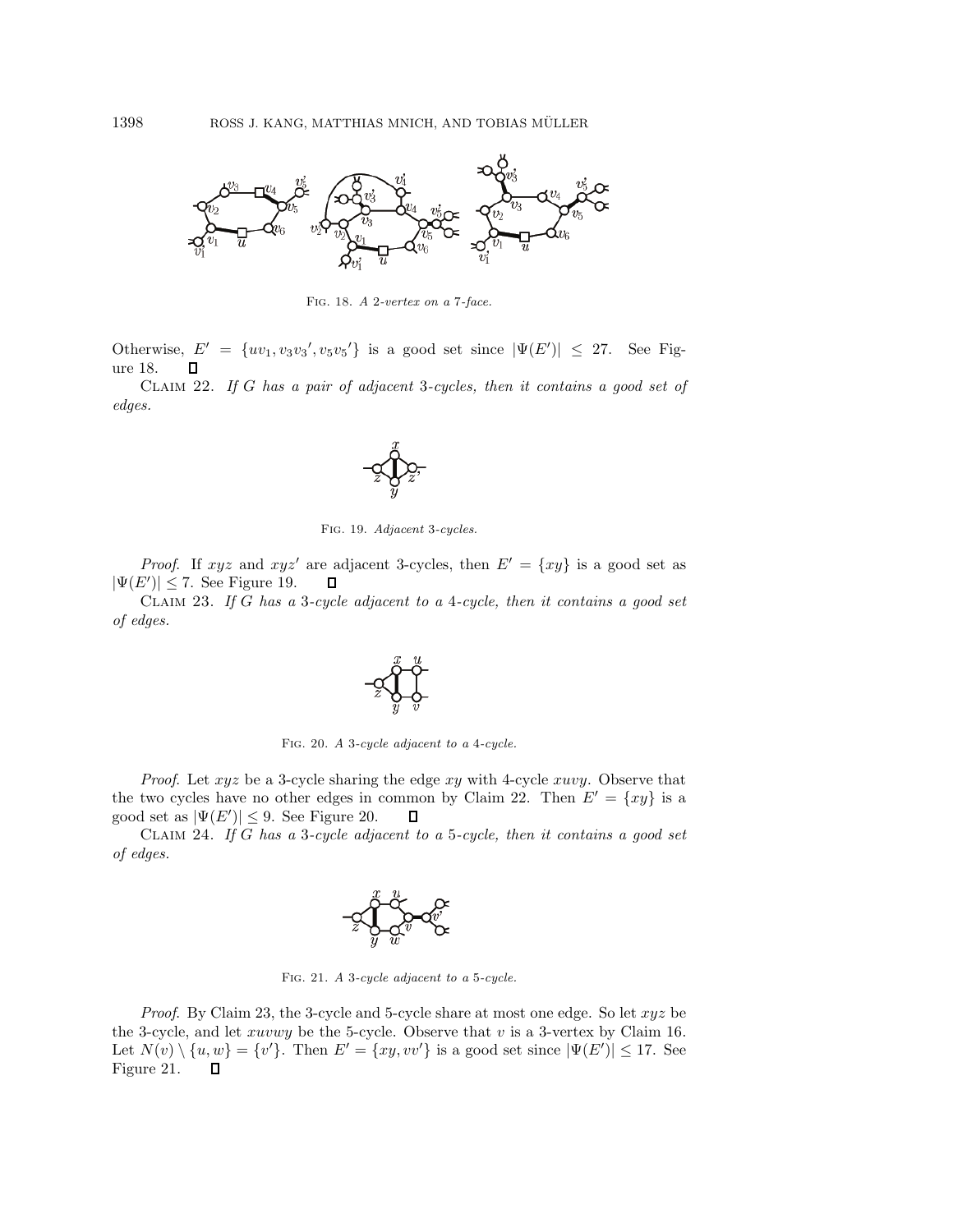Claim 25. *If* G *has a* 3*-cycle adjacent to a* 6*-cycle, then it contains a good set of edges.*



Fig. 22. *A* 3*-cycle adjacent to a* 6*-cycle.*

*Proof.* By Claim 24, the 3-cycle and 6-cycle share at most one edge. So let  $xyz$ be the 3-cycle, and let  $xv_1v_2v_3v_4y$  be the 6-cycle. Then  $E' = \{xy, v_2v_3\}$  is a good set since  $|\Psi(E')| \leq 17$ . See Figure 22. П

Claim 26. *If* G *has a* 3*-cycle adjacent to a* 7*-cycle, then it contains a good set of edges.*



Fig. 23. *A* 3*-cycle adjacent to a* 7*-cycle.*

*Proof.* By Claim 25, the 3-cycle and 7-cycle share at most one edge. So let  $xyz$ be the 3-cycle, and let  $C = xv_1v_2v_3v_4v_5y$  be the 7-cycle. By Claims 23 and 24, C has no chords.

(1) If  $v_2$  or  $v_4$  is a 2-vertex, say  $v_2$ , by symmetry, then  $E' = \{xy, v_2v_3\}$  is a good set as  $|\Psi(E')| \leq 16$ .

For  $i = 2, 4$ , let  $N(v_i) \setminus \{v_{i-1}, v_{i+1}\} = \{v_i'\}.$ 

- (2) Suppose  $v_2'v_4'$  is an edge. By Claim 25,  $v_1v_4'$  is not an edge. Then  $E'$  =  $\{yz, v_1v_2, v_4v_4\}$  is a good set since  $|\Psi(E')| \leq 24$ .
- (3) Suppose  $v_2' = v_4'$ . Then  $E' = \{xy, v_3v_4\}$  is a good set since  $|\Psi(E')| \leq 18$ .

Otherwise,  $E' = \{xy, v_2v_2', v_4v_4'\}$  is a good set since  $|\Psi(E')| \leq 27$ . See Figure 23.  $\Box$ 

Claim 27. *If* G *has a pair of* 4*-cycles adjacent along two incident edges, then it contains a good set of edges.*

*Proof.* Let  $x_0x_1x_2x_3$  and  $x_0x_1x_2x_4$  be the two 4-cycles. Furthermore, suppose that in the embedding of the graph, the vertex  $x_1$  is in the interior of the curve formed by the cycle  $x_0x_3x_2x_4$ . Observe that  $x_1, x_3, x_4$  are 3-vertices by Claim 14. For  $i = 1, 3, 4$ , let  $N(x_i) \setminus \{x_0, x_2\} = \{x_i'\}.$ 

- (1) If  $x_3' = x_4$ , then  $E' = \{x_1x_1', x_3x_4\}$  is a good set since  $|\Psi(E')| \le 14$ .
- (2) Suppose  $x_3' = x_4'$ . Since G is a plane graph, the embedding of  $x_3x_3'$  is necessarily exterior to the curve formed by the cycle  $x_0x_4x_2x_4$ . By the Jordan Curve Theorem,  $x_1'x_3'$  is not an edge. Then  $E' = \{x_1x_1', x_3x_3'\}$  is a good set since  $|\Psi(E')| \leq 18$ .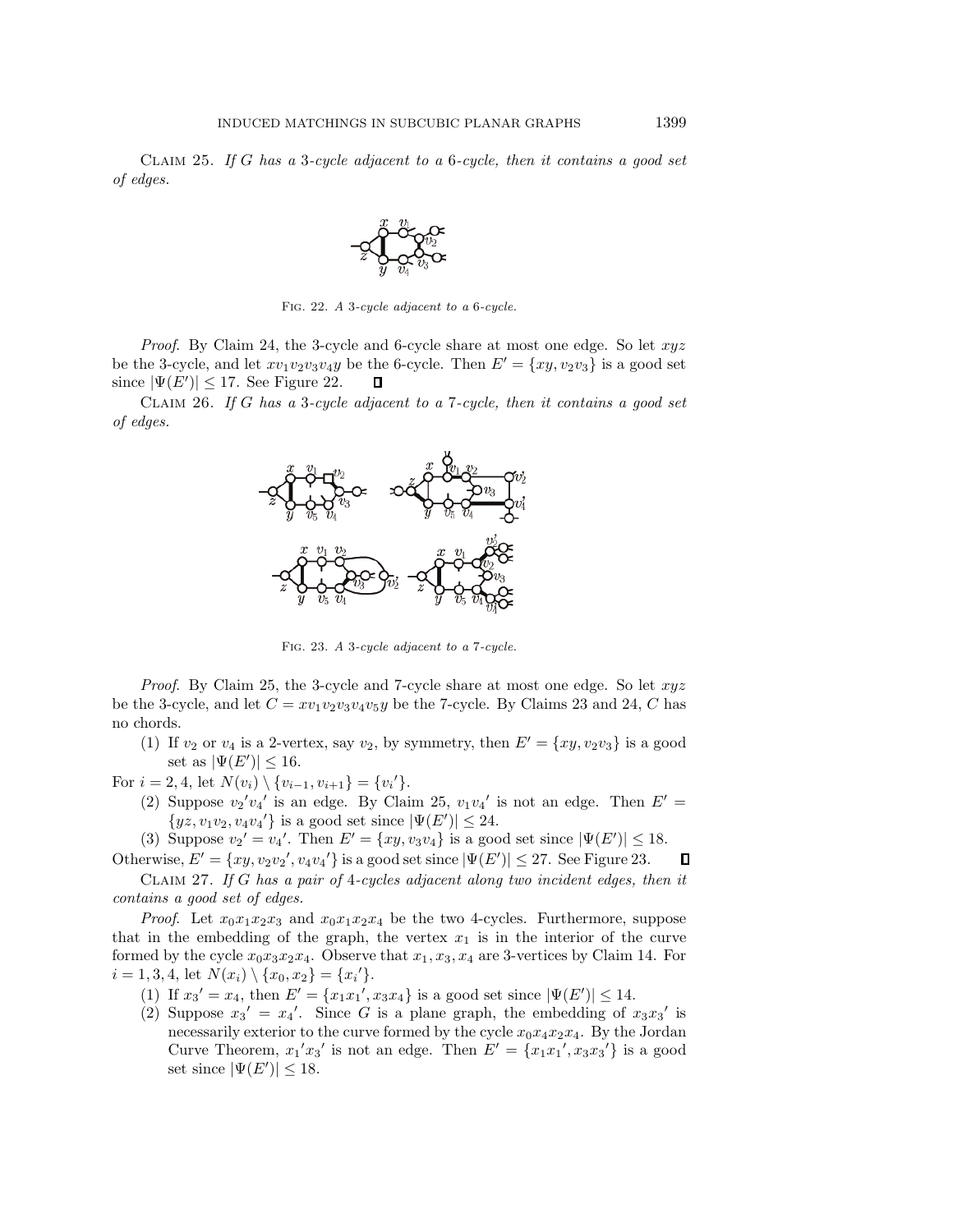

Fig. 24. *A pair of* 4*-cycles adjacent along two incident edges.*

(3) Suppose  $x_3'x_4'$  is an edge. Since G is a plane graph, the embedding of  $x_3'x_4'$ is necessarily exterior to the curve formed by the cycle  $x_0x_4x_2x_4$ . By the Jordan Curve Theorem,  $x_1' \neq x_3'$  and  $x_1' \neq x_4'$ . Then  $E' = \{x_0x_1, x_3'x_4'\}$ is a good set since  $|\Psi(E')| \leq 18$ .

All of the above cases may be repeated with the roles of  $x_3$  and  $x_4$  played instead by, respectively,  $x_1$  and  $x_3$ , or, respectively,  $x_1$  and  $x_4$ . Then  $E' = \{x_1x_1', x_3x_3', x_4x_4'\}$ is a good set since  $|\Psi(E')| \leq 27$ . See Figure 24. П.

Claim 28. *If* G *has a* 5*-cycle adjacent to a* 4*-cycle along two incident edges, then it contains a good set of edges.*

*Proof.* Let  $v_1v_2v_3v_4v_5$  be the 5-cycle, and let  $uv_4v_5v_1$  be the 4-cycle. Furthermore, suppose that in the embedding of the graph, the vertex  $v_5$  is in the interior of the curve formed by the cycle  $uv_1v_2v_3v_4$ . By Claims 14 and 16,  $u, v_2, v_3, v_5$  are 3-vertices. Let  $N(u) \setminus \{v_1, v_4\} = \{u'\}\$ and, for  $i = 2, 3, 5$ , let  $N(v_i) \setminus \{v_1, \ldots, v_5\} = \{v_i'\}.$  By Claims 23 and 24,  $uv_2, uv_3, uv_5, v_2v_5, v_3v_5$  are not edges. By Claim 27,  $u' \neq v_5'$ .

- (1) Suppose  $u'v_5'$  is an edge. By Claim 16, u' is a 3-vertex, so let  $N(u')\setminus\{u, v_5'\}=$  ${u''}$ . Note that  $v_5'$ , u', u'' must be in the interior of the curve formed by the cycle  $uv_4v_5v_1$ , whereas  $v_3$  and  $v_3'$  are exterior to this curve. By the Jordan Curve Theorem,  $v_3u'$ ,  $v_3u''$ ,  $v_3'u'$ ,  $v_3'u''$  are not edges. Then  $E' = \{v_1v_5, v_3v_3', u'u''\}$  is a good set since  $|\Psi(E')| \le 26$ .
- (2) Suppose  $v_3' = v_5'$ .
	- (a) If  $v_2'$  and  $v_3'$  have a common neighbor p, then  $E' = \{v_3v_3', uv_1\}$  is a good set since  $|\Psi(E')| \leq 16$ .
	- (b) If  $u' = v_2'$ , then  $E' = \{v_3v_3', uv_1\}$  is a good set since  $|\Psi(E')| \le 15$ .
	- (c) Suppose we are in neither of the last two subcases. By Claim 14,  $v_3$ ' is a 3-vertex. Let  $N(v_3') \setminus \{v_3, v_5\} = \{v_3''\}$ . Note that  $v_3'$  and hence  $v_3$ " must be in the interior of the curve formed by the embedding of the cycle  $v_1v_2v_3v_4v_5$ , whereas u is exterior to this curve; thus, by the Jordan Curve Theorem,  $uv_3''$  is not an edge. Then  $E' = \{v_2v_2', v_3'v_3'', uv_4\}$  is a good set since  $|\Psi(E')| \leq 26$ .

The case for which  $v_2' = v_5'$  is handled similarly.

(3) Suppose  $u' = v_3'$ . Then it must be that u' is exterior to the curve formed by the cycle  $uv_1v_2v_3v_4$ , and in particular  $u'v_5$  is not an edge by the Jordan Curve Theorem. Then  $E' = \{u'v_3, v_5v_5'\}$  is a good set since  $|\Psi(E')| \leq 16$ . The case for which  $u' = v_2'$  is handled similarly.

Otherwise,  $E' = \{uu', v_2v_3, v_5v_5'\}$  is a good set since  $|\Psi(E')| \le 27$ . See Figure 25.  $\Box$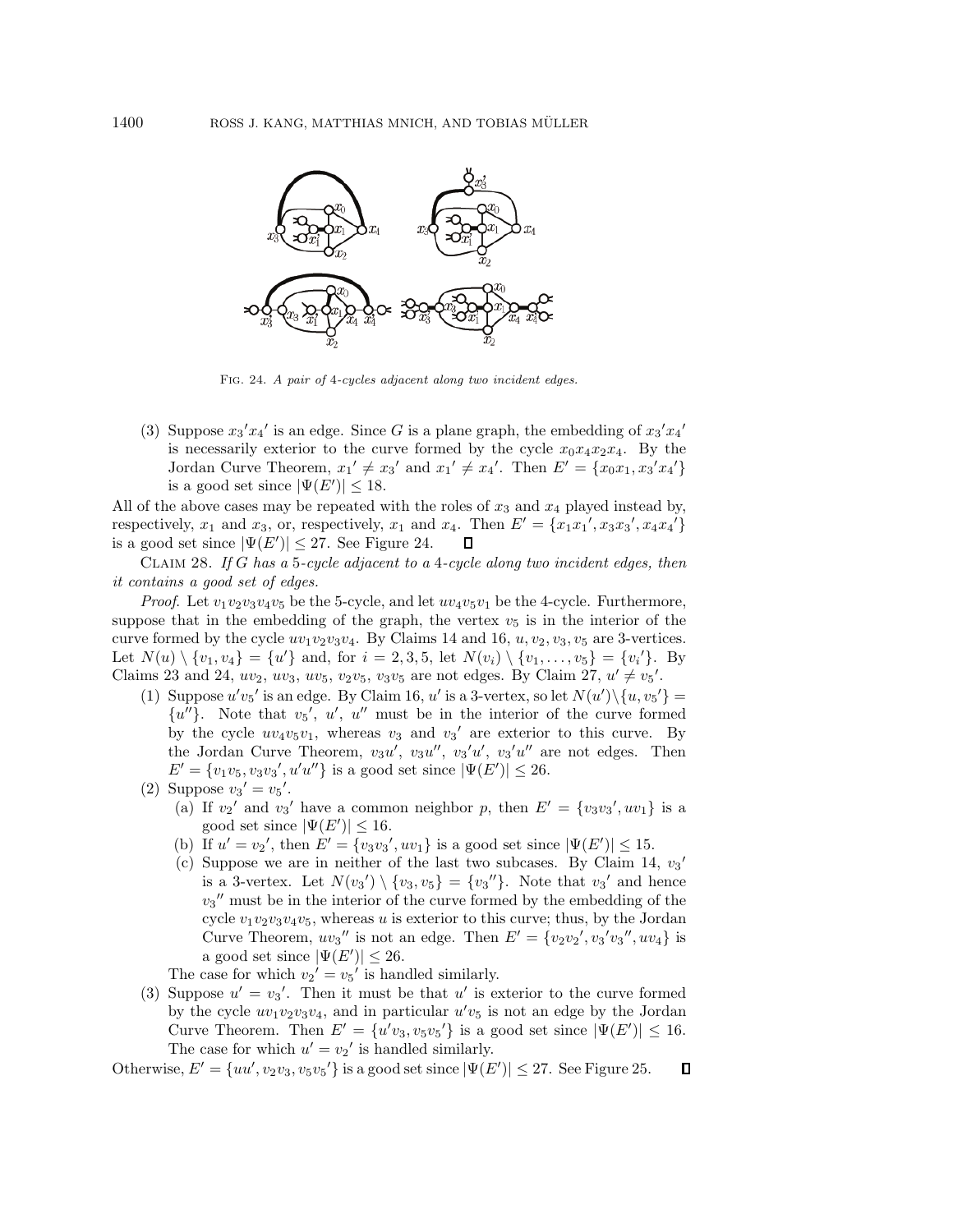

Fig. 25. *A* 5*-cycle adjacent to a* 4*-cycle along two incident edges.*

Claim 29. *If* G *has three* 4*-cycles in sequence, then it contains a good set of edges.*



Fig. 26. *Three* 4*-cycles in sequence.*

*Proof.* Let  $u_1u_2u_3u_4$ ,  $u_3u_5u_6u_4$ ,  $u_5u_7u_8u_6$  be three 4-cycles that are in sequence. Then  $E' = {u_1u_2, u_5u_6}$  is a good set since  $|\Psi(E')| \le 18$ . See Figure 26.  $\Box$ 

Claim 30. *If* G *has three* 4*-cycles that are pairwise in sequence, then it contains a good set of edges.*



Fig. 27. *Three* 4*-cycles that are pairwise in sequence.*

*Proof.* Let  $u_1u_2u_3u_4$ ,  $u_3u_5u_6u_4$ , and  $v_1u_5u_3u_2$  be the 4-cycles. By Claim 14,  $v_1$ is a 3-vertex, so let  $N(v_1) \setminus \{u_2, u_5\} = v_1'$ . By Claim 22,  $v_1' \neq u_1$  and  $v_1' \neq u_6$ . Then  $E' = \{u_3u_4, v_1v_1'\}$  is a good set since  $|\Psi(E')| \le 18$ . See Figure 27.  $\Box$ 

Claim 31. *If* G *has two* 4*-cycles and a* 5*-cycle that are pairwise in sequence, then it contains a good set of edges.*

*Proof.* Let  $u_1u_2u_3u_4$ ,  $u_3u_5u_6u_4$  be the 4-cycles, and let  $v_1v_2u_5u_3u_2$  be the 5-cycle. Then  $E' = {u_3u_4, v_1v_2}$  is a good set since  $|\Psi(E')| \le 18$ . See Figure 28.  $\Box$ 

Claim 32. *If* G *has two* 4*-cycles and a* 6*-cycle that are pairwise in sequence, then it contains a good set of edges.*

*Proof.* Let  $u_1u_2u_3u_4$ ,  $u_3u_5u_6u_4$  be the 4-cycles, and let  $v_1v_2v_3u_5u_3u_2$  be the 6cycle. By Claim 23,  $u_1v_1$  is not an edge. By Claim 24,  $v_1v_3$  is not an edge. By Claim 28,  $u_1v_3$  is not an edge. By Claim 16,  $v_1$  is a 3-vertex, so let  $N(v_1) \setminus \{u_2, v_2\} =$  ${v_1}'$ . By Claim 29,  $u_1v_1'$  is not an edge. If  $v_1'v_3$  is an edge, then  $E' = {v_1u_2, v_3u_5}$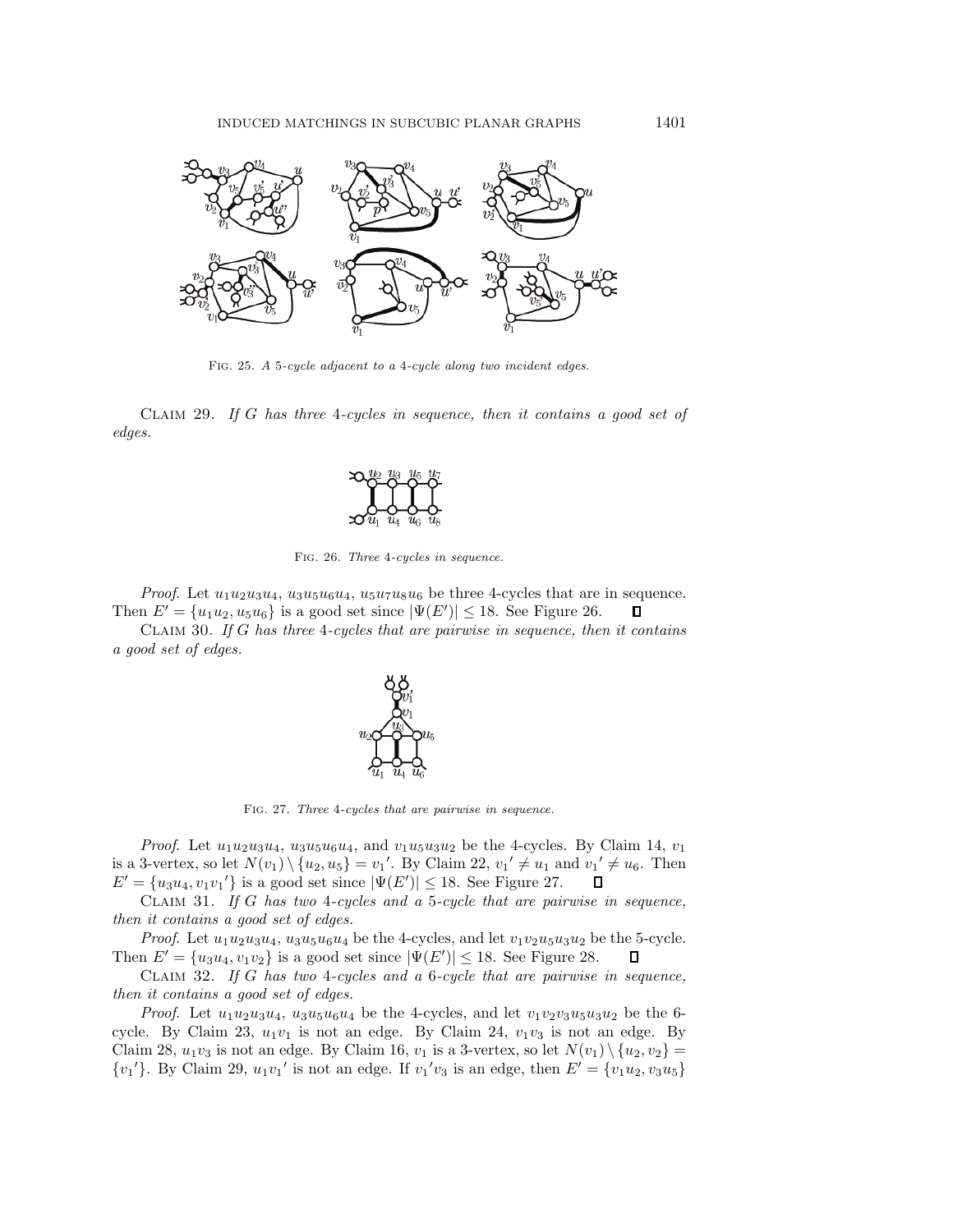

Fig. 28. *Two* 4*-cycles and a* 5*-cycle that are pairwise in sequence.*



Fig. 29. *Two* 4*-cycles and a* 6*-cycle that are pairwise in sequence.*

is a good set since  $|\Psi(E')| \leq 17$ . Otherwise,  $E' = \{u_1u_4, v_1v_1', v_3u_5\}$  is a good set since  $|\Psi(E')| \leq 26$ . See Figure 29. П

Claim 33. *If* G *has two* 4*-cycles and a* 7*-cycle that are pairwise in sequence, then it contains a good set of edges.*



Fig. 30. *Two* 4*-cycles and a* 7*-cycle that are pairwise in sequence.*

*Proof.* Let  $u_1u_2u_3u_4$ ,  $u_3u_5u_6u_4$  be the 4-cycles, and let  $v_1v_2v_3v_4u_5u_3u_2$  be the 7-cycle. By Claim 23,  $u_1v_1$  is not an edge. By Claim 29,  $u_1v_2$  is not an edge. By Claim 28,  $u_1v_4$  is not an edge. By Claim 31,  $v_1v_4$  is not an edge. By Claim 32,  $v_2v_4$ is not an edge. Then  $E' = \{u_1u_4, v_1v_2, v_4u_5\}$  is a good set since  $|\Psi(E')| \leq 26$ . See Figure 30. П

Claim 34. *If* G *has two* 5*-cycles and a* 4*-cycle that are pairwise in sequence, then it contains a good set of edges.*

*Proof.* Let  $v_1v_2v_3v_4v_5$ ,  $v_2v_1v_6v_7v_8$  be the 5-cycles, and let  $v_3v_2v_8v_9$  be the 4cycle. Notice that  $v_4$ ,  $v_5$ ,  $v_6$ , and  $v_7$  are 3-vertices by Claim 16, and  $v_9$  is a 3-vertex by Claim 14. By Claim 23,  $v_4v_9$  and  $v_7v_9$  are not edges. By Claim 24,  $v_5v_6$  is not an edge. By Claim 28,  $v_4v_6$ ,  $v_4v_7$ ,  $v_5v_7$ ,  $v_5v_9$ ,  $v_6v_9$  are not edges. For  $i = 4, 5, 6, 7, 9$ , let  $N(v_i) \setminus \{v_1, \ldots, v_9\} = \{v_i'\}.$ 

- (1) Suppose  $v_5' = v_6'$ . By Claim 14,  $v_5'$  is a 3-vertex, so let  $N(v_5') \setminus \{v_5, v_6\}$  $\{v_5''\}$ . Then set  $E'_1 = \{v_1v_2, v_9v_9', v_5'v_5''\}$  and  $E'_2 = \{v_1v_2, v_4v_4', v_7v_7'\}$ , so that both  $|\Psi(E'_1)| \leq 27$  and  $|\Psi(E'_2)| \leq 27$ . By planarity and the Jordan Curve Theorem, one of  $E'_1$  or  $E'_2$  is an induced matching and hence a good set.
- (2) Suppose  $v_4' = v_6'$ . Observe that, by the Jordan Curve Theorem,  $v_5' \neq v_7'$ . Then  $E' = \{v_2v_3, v_5v_5', v_6v_7\}$  is a good set since  $|\Psi(E')| \le 25$ .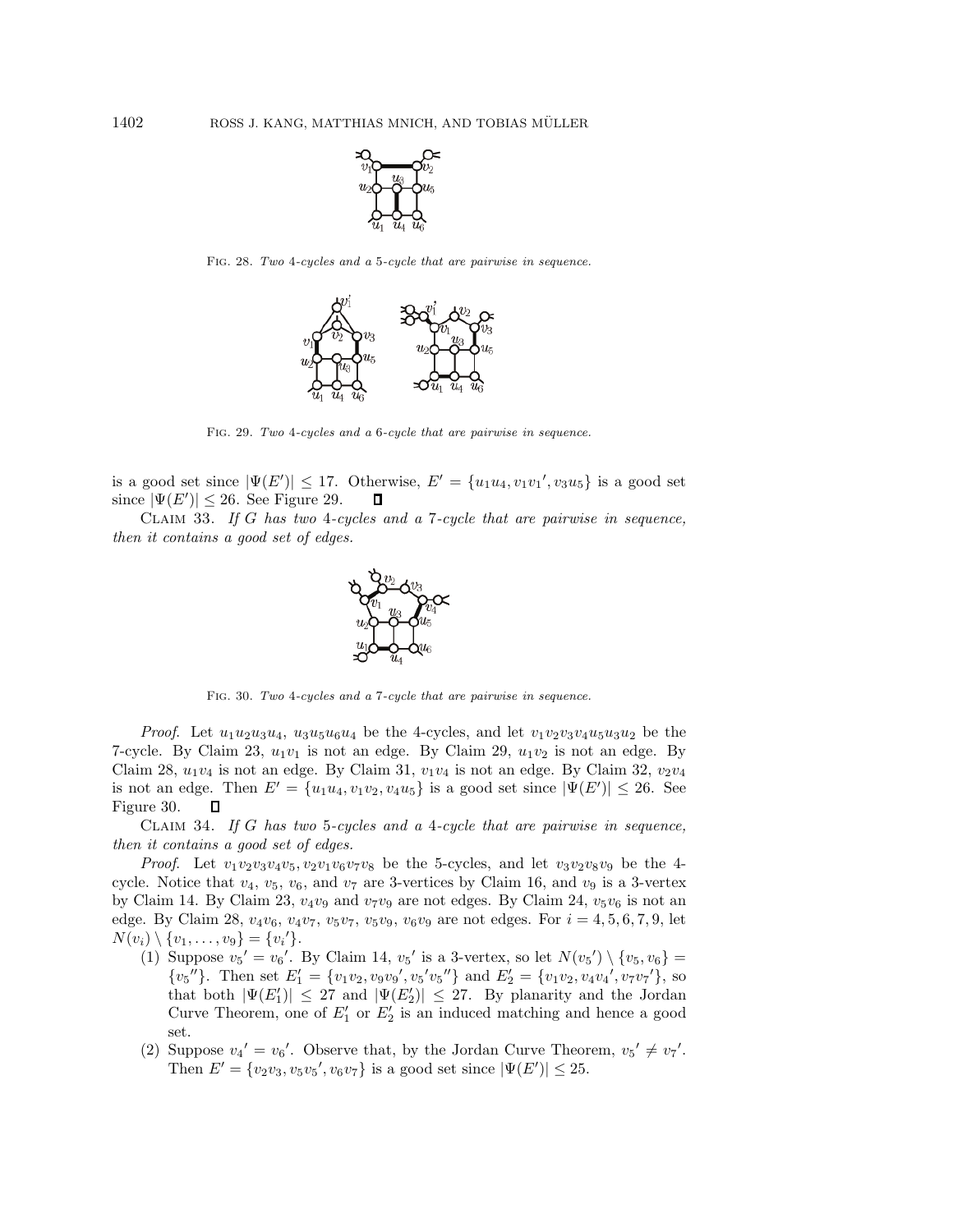

Fig. 31. *Two* 5*-cycles and a* 4*-cycle that are pairwise in sequence.*

Otherwise,  $E' = \{v_2v_8, v_4v_5, v_6v_6\}$  is a good set since  $|\Psi(E')| \leq 26$ . See Figure 31.

Claim 35. *If* G *has a* 4*-cycle adjacent to a* 5*-cycle, then it contains a good set of edges.*



Fig. 32. *A* 4*-cycle adjacent to a* 5*-cycle.*

*Proof*. The 4-cycle and 5-cycle share at most one edge, due to Claims 23 and 28. So let  $u_1u_2u_3u_4$  be the 4-cycle, and let  $u_4u_3v_1v_2v_3$  be the 5-cycle. By Claim 14,  $u_1$ is a 3-vertex, so let  $N(u_1) \setminus \{u_2, u_4\} = \{u_1'\}$ . By Claim 16,  $v_3$  is a 3-vertex, so let  $N(v_3) \setminus \{u_4, v_2\} = \{v_3'\}.$  By Claim 27,  $u_1v_1$  is not an edge. By Claim 28,  $u_1'v_1$ is not an edge. By Claim 23,  $u_1v_3$  is not an edge. By Claim 31,  $u_1' \neq v_3'$ . By Claim 34,  $u_1'v_3'$  is not an edge. By Claim 23,  $v_1v_3$  is not an edge. By Claim 28,  $v_1v_3'$ is not an edge. Then  $E' = \{u_1u_1', u_3v_1, v_3v_3'\}$  is a good set since  $|\Psi(E')| \leq 27$ . See Figure 32. П

Claim 36. *If* G *has a pair of adjacent* 5*-cycles, then it contains a good set of edges.*

*Proof.* By Claim 28, the cycles have at most two edges in common. Suppose they have two. Let  $v_1v_2v_3v_4v_5$  and  $v_5v_4v_6v_7v_1$  be the two 5-cycles. (The case in which the two common edges are not incident is excluded by Claim 23.) By Claim 35,  $v_2v_6$  is not an edge. Then  $E' = \{v_1v_2, v_4v_8\}$  is a good set since  $|\Psi(E')| \leq 17$ .

Otherwise, let  $v_1v_2v_3v_4v_5$  and  $v_5v_4v_6v_7v_8$  be the two 5-cycles. By Claim 16,  $v_8$ is a 3-vertex, so let  $N(v_8) \setminus \{v_5, v_7\} = \{v_8\}$ . By Claim 28,  $v_1v_6$  is not an edge. By Claim 24,  $v_1 \neq v_8'$ . By Claim 34,  $v_1v_8'$  is not an edge. By Claim 28,  $v_2v_6$  is not an edge. By Claim 28,  $v_2 \neq v_8'$ . If  $v_2v_8'$  is an edge, then we may identify two 5cycles with exactly two common edges, handled in the paragraph above. By Claim 23,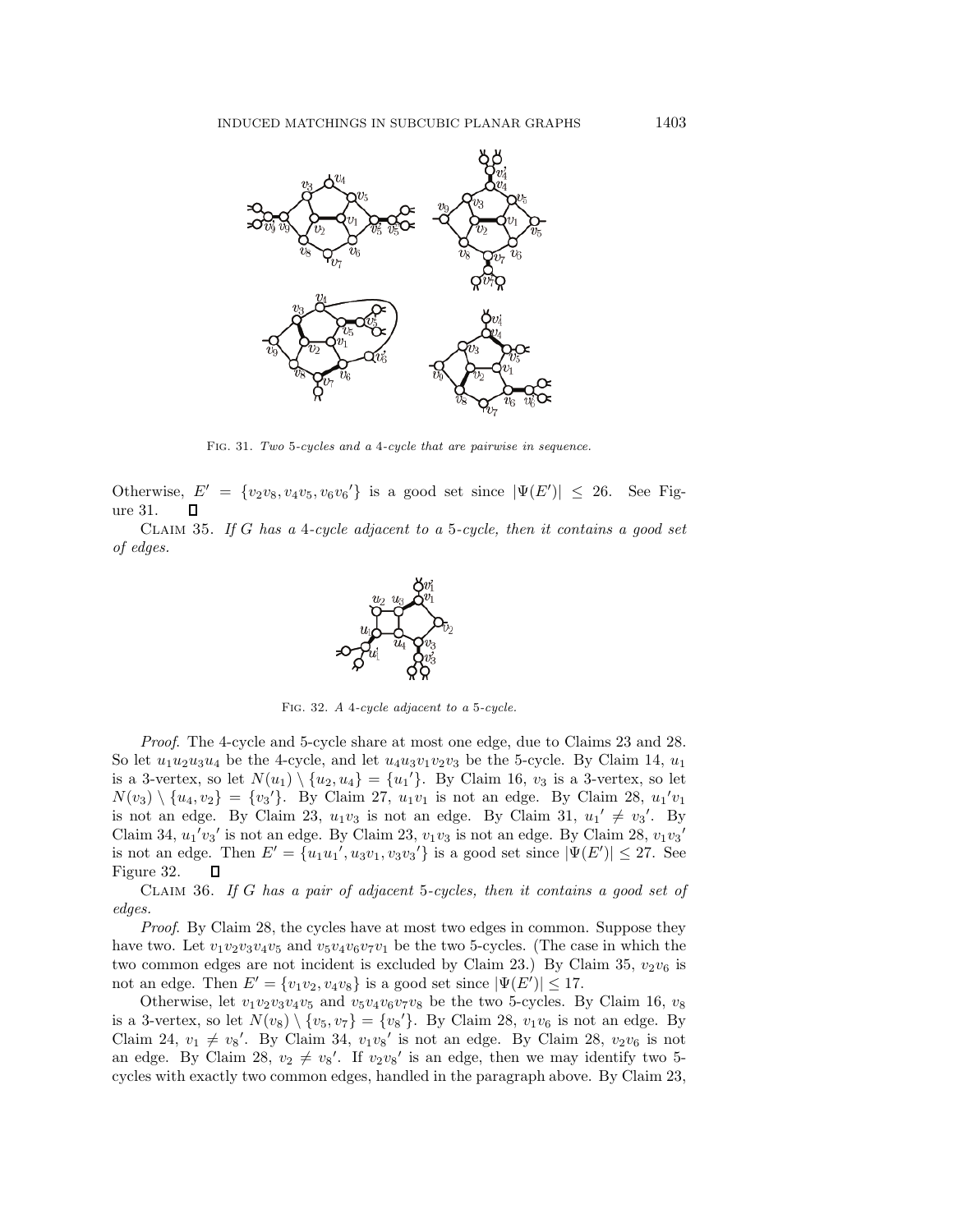$v_6 \neq v_8'$ . By Claim 28,  $v_6v_8'$  is not an edge. Then  $E' = \{v_1v_2, v_4v_6, v_8v_8'\}$  is a good set since  $|\Psi(E')| \leq 27$ . See Figure 33. П



Fig. 33. *Two adjacent* 5*-cycles.*

Claim 37. *If* G *has a* 4*-cycle adjacent to a* 6*-cycle along two incident edges, then it contains a good set of edges.*



Fig. 34. *A* 4*-cycle adjacent to a* 6*-cycle along two incident edges.*

*Proof.* Let  $v_1v_2v_3v_4v_5v_6$  be the 6-cycle, and let  $v_3v_2v_1v_7$  be the 4-cycle. By Claim 28,  $v_4v_6$  is not an edge. Then  $E' = \{v_1v_6, v_3v_4\}$  is a good set since  $|\Psi(E')| \leq 17$ . See Figure 34. П

Claim 38. *If* G *has a* 4*-cycle in sequence with a* 6*-cycle, then it contains a good set of edges.*



Fig. 35. *A* 4*-cycle in sequence with a* 6*-cycle.*

*Proof.* Let  $u_1u_2u_3u_4$  be the 4-cycle, and let  $u_4u_3v_1v_2v_3v_4$  be the 6-cycle. By Claim 27,  $u_1v_1$  is not an edge. By Claim 37,  $u_1v_3$  is not an edge. By Claim 23,  $u_1v_4$ is not an edge. By Claim  $28$ ,  $u_1'v_1$  is not an edge. By Claim  $35$ ,  $u_1'v_3$  is not an edge. By Claim  $32$ ,  $u_1'v_4$  is not an edge. By Claim  $24$ ,  $v_1v_3$  is not an edge. By Claim 29,  $v_1v_4$  is not an edge. Then  $E' = \{u_1u_1', u_3v_1, v_3v_4\}$  is a good set since  $|\Psi(E')| \leq 27$ . See Figure 35.  $\Box$ 

Claim 39. *If* G *has a* 5*-cycle in sequence with a* 6*-cycle, then it contains a good set of edges.*

*Proof.* Let  $v_1v_2v_3v_4v_5$  be the 5-cycle, and let  $v_5v_4v_6v_7v_8v_9$  be the 6-cycle. By Claim 16,  $v_2$  is a 3-vertex; let  $N(v_2) \setminus \{v_1, v_3\} = \{v_2'\}$ . Note that  $v_2' \neq v_6$  and  $v_2' \neq v_9$  by Claim 28.

- (1) If  $v_2' = v_7$ , then  $E' = \{v_2v_7, v_4v_5\}$  is a good set as  $|\Psi(E')| \le 16$ . The case  $v_2' = v_8$  is handled similarly.
- (2) Suppose  $v_2'v_7$  is an edge. By Claim 28,  $v_1v_6$  is not an edge. By Claim 35,  $v_1v_8$  is not an edge. By Claim 24,  $v_1v_9$  is not an edge. By Claim 24,  $v_6v_8$  is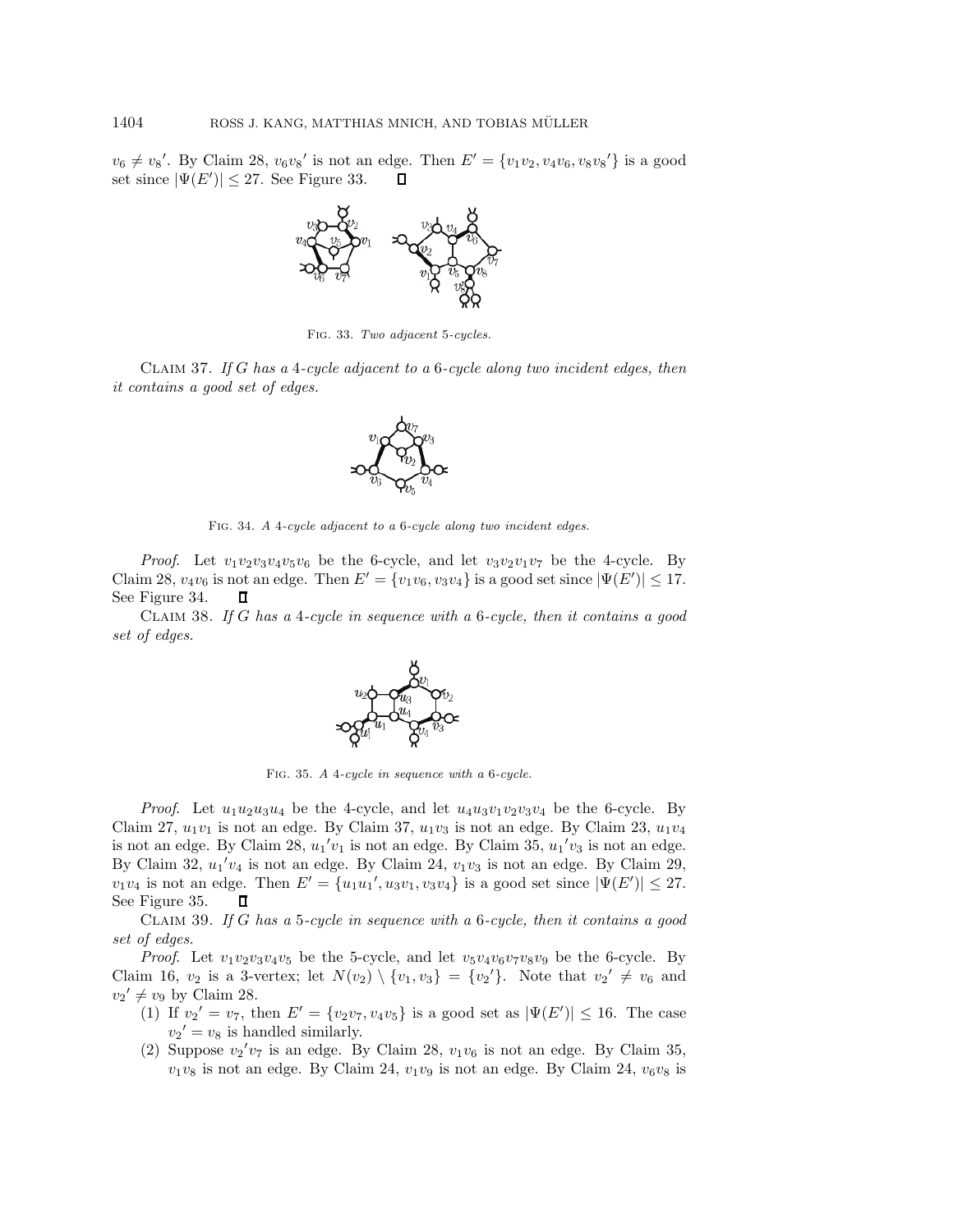

Fig. 36. *A* 5*-cycle in sequence with a* 6*-cycle.*

not an edge. By Claim 35,  $v_6v_9$  is not an edge. Then  $E' = \{v_1v_2, v_4v_6, v_8v_9\}$ is a good set since  $|\Psi(E')| \leq 26$ . The case that  $v_2'v_8$  is an edge is handled similarly.

Otherwise,  $E' = \{v_2v_2', v_4v_5, v_7v_8\}$  is a good set since  $|\Psi(E')| \leq 27$ . See Figure 36.  $\mathsf{\Pi}$ 

Claim 40. *If* G *has a* 2*-vertex at distance* 2 *from a* 3*-cycle, then it contains a good set of edges.*



Fig. 37. *A* 2*-vertex at distance* 2 *from a* 3*-cycle.*

*Proof.* Let u be a 2-vertex at distance 2 from a 3-cycle  $xyz$ , where u and x have a common neighbor q. By Claim 18, qy and qz are not edges. Then  $E' = \{uq, yz\}$  is a good set since  $|\Psi(E')| \leq 17$ . See Figure 37. 0

Claim 41. *If* G *has a* 2*-vertex at distance* 2 *from a* 4*-cycle, then it contains a good set of edges.*



Fig. 38. *A* 2*-vertex at distance* 2 *from a* 4*-cycle.*

*Proof.* Let u be a 2-vertex at distance 2 from a 4-cycle  $wxyz$ , where u and w have a common neighbor q. By Claim 18,  $qx$  and  $qz$  are not edges. By Claim 22,  $xz$  is not an edge. By Claim 14,  $ux$  and  $uz$  are not edges, and both  $x$  and  $z$  are 3-vertices. Let  $N(x) \setminus \{w, y\} = \{x'\}$  and  $N(z) \setminus \{w, y\} = \{z'\}.$  By Claim 16,  $ux'$  and  $uz'$  are not edges. By Claim 19,  $qx'$  and  $qz'$  are not edges. By Claim 27,  $x' \neq z'$ . By Claim 28,  $x'z'$  is not an edge. Then  $E' = \{uq, xx', zz'\}$  is a good set since  $|\Psi(E')| \leq 27$ . See Figure 38. П

Claim 42. *If* G *has a* 2*-vertex at distance* 2 *from a* 5*-cycle, then it contains a good set of edges.*

*Proof.* Let u be a 2-vertex at distance 2 from a 5-cycle  $x_0x_1x_2x_3x_4$ , where u and  $x_0$  have a common neighbor q. By Claim 16,  $x_1$  is a 3-vertex, so let  $N(x_1)\setminus\{x_0, x_2\}$  ${x_1}'$ . By Claim 14,  $ux_1$  and  $ux_4$  are not edges. By Claim 16,  $ux_1'$  and  $ux_3$  are not edges. By Claim 18,  $qx_1$  and  $qx_4$  are not edges. By Claim 19,  $qx_1'$  and  $qx_3$  are not edges. By Claim 23,  $x_1' \neq x_3$  and  $x_1' \neq x_4$ . By Claim 28,  $x_1'x_3$  and  $x_1'x_4$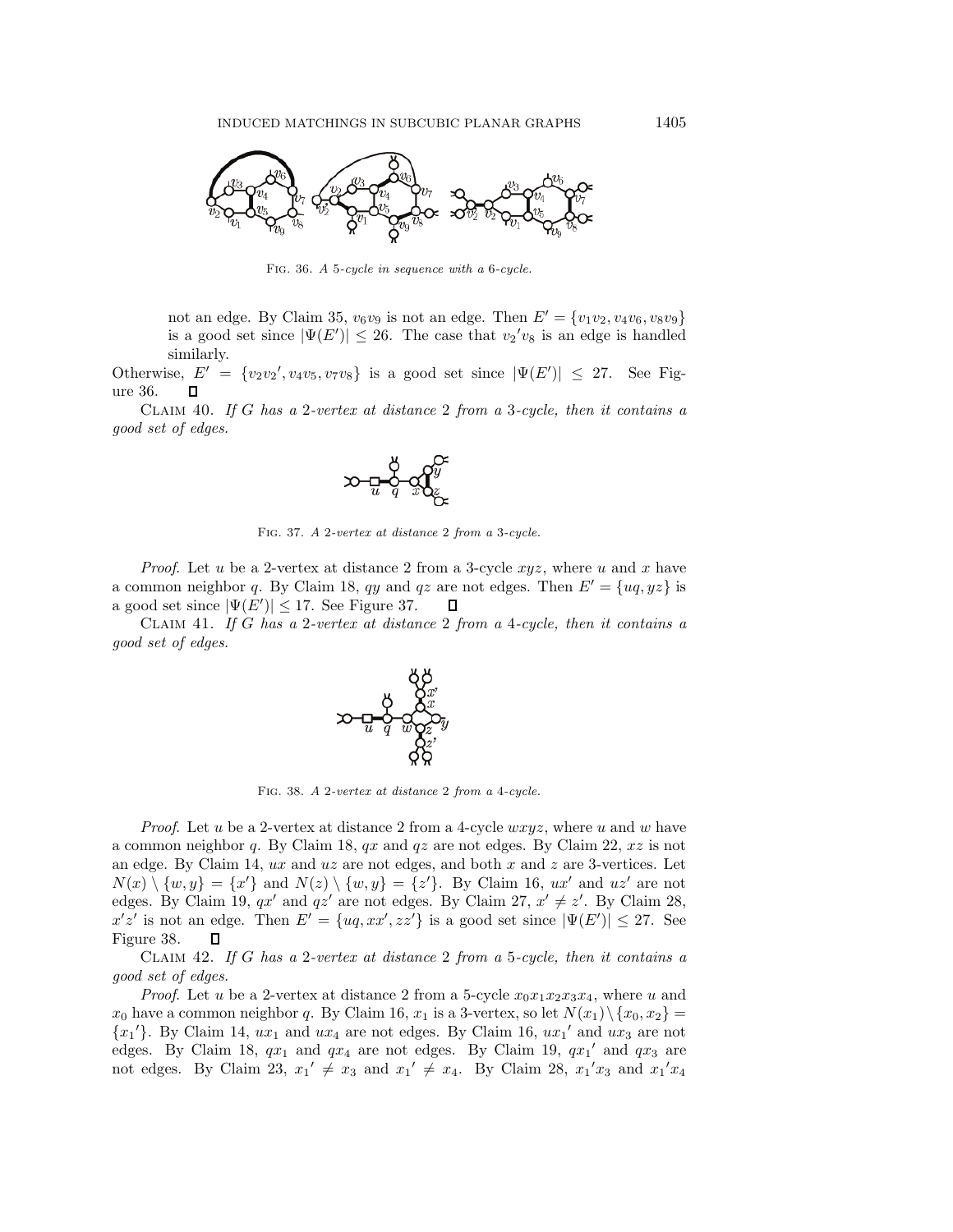

Fig. 39. *A* 2*-vertex at distance* 2 *from a* 5*-cycle.*

are not edges. Then  $E' = \{uq, x_1x_1', x_3x_4\}$  is a good set since  $|\Psi(E')| \leq 27$ . See Figure 39. П

Claim 43. *If* G *has two* 3*-cycles at distance* 1*, then it contains a good set of edges.*



Fig. 40. *Two* 3*-cycles at distance* 1*.*

*Proof.* Let uvw and xyz be 3-cycles at distance 1, with ux being an edge. By Claim 23, vy and wy are not edges. Then  $E' = \{vw, xy\}$  is a good set since  $|\Psi(E')| \le$ 17. See Figure 40.  $\Box$ 

Claim 44. *If* G *has a* 3*-cycle at distance* 1 *from a* 4*-cycle, then it contains a good set of edges.*



Fig. 41. *A* 3*-cycle at distance* 1 *from a* 4*-cycle.*

*Proof.* Let xyz be a 3-cycle at distance 1 to a 4-cycle  $v_1v_2v_3v_4$ , with  $xv_1$  being an edge. Observe that  $v_2, v_4$  are 3-vertices by Claim 14. Let  $N(v_i) \setminus \{v_1, v_3\} = \{v_i'\}$ for  $i = 2, 4$ . By Claim 23,  $zv_2$  and  $zv_4$  are not edges. By Claim 24,  $zv_2$ ' and  $zv_4$ ' are not edges. By Claim 22,  $v_2v_4$  is not an edge. By Claim 27,  $v_2' \neq v_4'$ . By Claim 28,  $v_2'v_4'$  is not an edge. Then  $E' = \{xz, v_2v_2', v_4v_4'\}$  is a good set since  $|\Psi(E')| \leq 27$ . See Figure 41. П

Claim 45. *If* G *has a* 3*-cycle at distance* 1 *from a* 5*-cycle, then it contains a good set of edges.*

*Proof.* Let  $xyz$  be a 3-cycle at distance 1 to a 5-cycle  $v_1v_2v_3v_4v_5$ , with  $xv_1$  being an edge. Observe that  $v_2$  is a 3-vertex by Claim 16, so let  $N(v_2) \setminus \{v_1, v_3\} = \{v_2'\}.$ By Claim 23,  $zv_2$  and  $zv_5$  are not edges. By Claim 24,  $zv_2'$  and  $zv_4$  are not edges. By Claim 23,  $v_2v_4$  and  $v_2v_5$  are not edges. By Claim 28,  $v_2'v_4$  and  $v_2'v_5$  are not edges. Then  $E' = \{xz, v_2v_2', v_4v_5\}$  is a good set since  $|\Psi(E')| \leq 27$ . See Figure 42.  $\Box$ 

Claim 46. *If* G *has a* 5*-cycle at distance* 1 *from a double* 4*-face, then it contains a good set of edges.*

*Proof.* Let  $u_1u_2u_3u_4u_5$  be a 5-cycle at distance 1 from a double 4-face  $v_1v_2v_3v_4$ ,  $v_3v_2v_5v_6$ , with  $u_1v_1$  being an edge. Observe that  $u_5$  is a 3-vertex by Claim 16, so let  $N(u_5) \setminus \{u_1, u_4\} = \{u_5'\}.$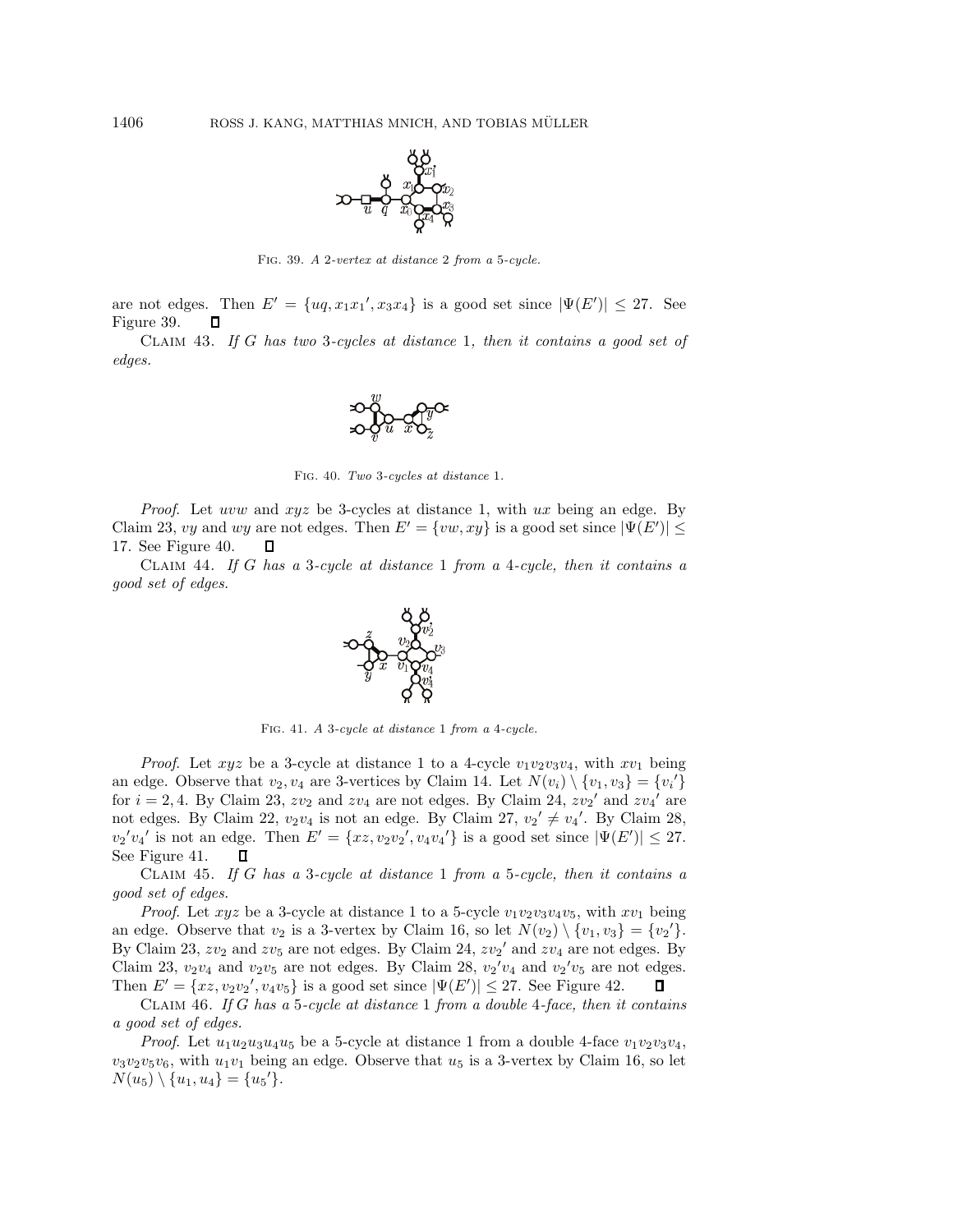

Fig. 42. *A* 3*-cycle at distance* 1 *from a* 5*-cycle.*



Fig. 43. *A* 5*-cycle at distance* 1 *from a double* 4*-face.*

Suppose  $u_4v_6$  is an edge. By Claim 23,  $u_2 \neq u_5'$  and  $u_3 \neq u_5'$ . By Claim 28,  $u_2u_5'$  and  $u_3u_5'$  are not edges. By Claim 27,  $v_4v_5$  is not an edge. By Claim 29,  $u_2v_4$ and  $u_3v_5$  are not edges. By Claim 35,  $u_3v_4$ ,  $u_2v_5$ ,  $u_5'v_4$  are not edges, and  $u_5' \neq v_4$ ,  $u_5' \neq v_5$ . By Claim 38,  $u_5'v_5$  is not an edge. Then  $E' = \{u_2u_3, u_5u_5', v_1v_4, v_5v_6\}$  is a good set since  $|\Psi(E')| \leq 33$ . The case in which  $u_3v_6$  is an edge is treated similarly.

Otherwise,  $E' = \{u_3u_4, u_1v_1, v_3v_6\}$  is a good set since  $|\Psi(E')| \leq 26$ . See Figure 43. П

Claim 47. *If* G *has a pair of double* 4*-faces at distance* 1*, then it contains a good set of edges.*



Fig. 44. *A pair of double* 4*-faces at distance* 1*.*

*Proof.* Let  $u_1u_2u_3u_4, u_3u_2u_5u_6$  and  $v_1v_2v_3v_4, v_4v_3v_5v_6$  be double 4-faces at distance 1, with  $u_1v_1$  being an edge. By Claim 23,  $v_2v_5$  is not an edge. By Claim 27,  $v_2v_6$  is not an edge. Then  $E' = \{u_2u_3, v_1v_2, v_5v_6\}$  is a good set since  $|\Psi(E')| \leq 27$ . See Figure 44. 0

CLAIM 48. If G has a 4-cycle,  $(\leq 8)$ -cycle, and 4-cycle in sequence, then it con*tains a good set of edges.*

*Proof.* Let  $u_1u_2u_3u_4$ ,  $v_1v_2v_3v_4$  be 4-cycles at distance 1, with  $u_1v_1$  being an edge, and C the adjacent  $(\leq 8)$ -cycle. Suppose without loss of generality that C contains both  $u_4$  and  $v_2$ . By Claim 14,  $u_2, u_3, u_4$  and  $v_2, v_3, v_4$  are 3-vertices. By Claims 22 and 29, there are no edges among  $u_2, u_4, v_2, v_4$ . For  $i = 2, 3, 4$ , let  $N(u_i) \setminus \{u_1, u_2, u_3, u_4\} = \{u_i'\}$  and  $N(v_i) \setminus \{v_1, v_2, v_3, v_4\} = \{v_i'\}.$  By Claim 35,  $|\{u_2', u_4', v_2', v_4'\}| = 4.$  Also, by Claim 38, there are no edges among  $u_2', u_4', v_2', v_4'.$ Note now that  $C$  is either a  $7$ - or an 8-cycle.

- (1) Suppose  $u_3'v_3'$  is an edge.
	- (a) If  $v_2'v_3'$  is an edge, then  $E' = \{u_2u_3, v_1v_4, v_2'v_3'\}$  is a good set as  $|\Psi(E')| \leq 25$ . The subcases in which  $v_3'v_4'$ ,  $u_2'u_3'$ , or  $u_3'u_4'$  is an edge are handled similarly.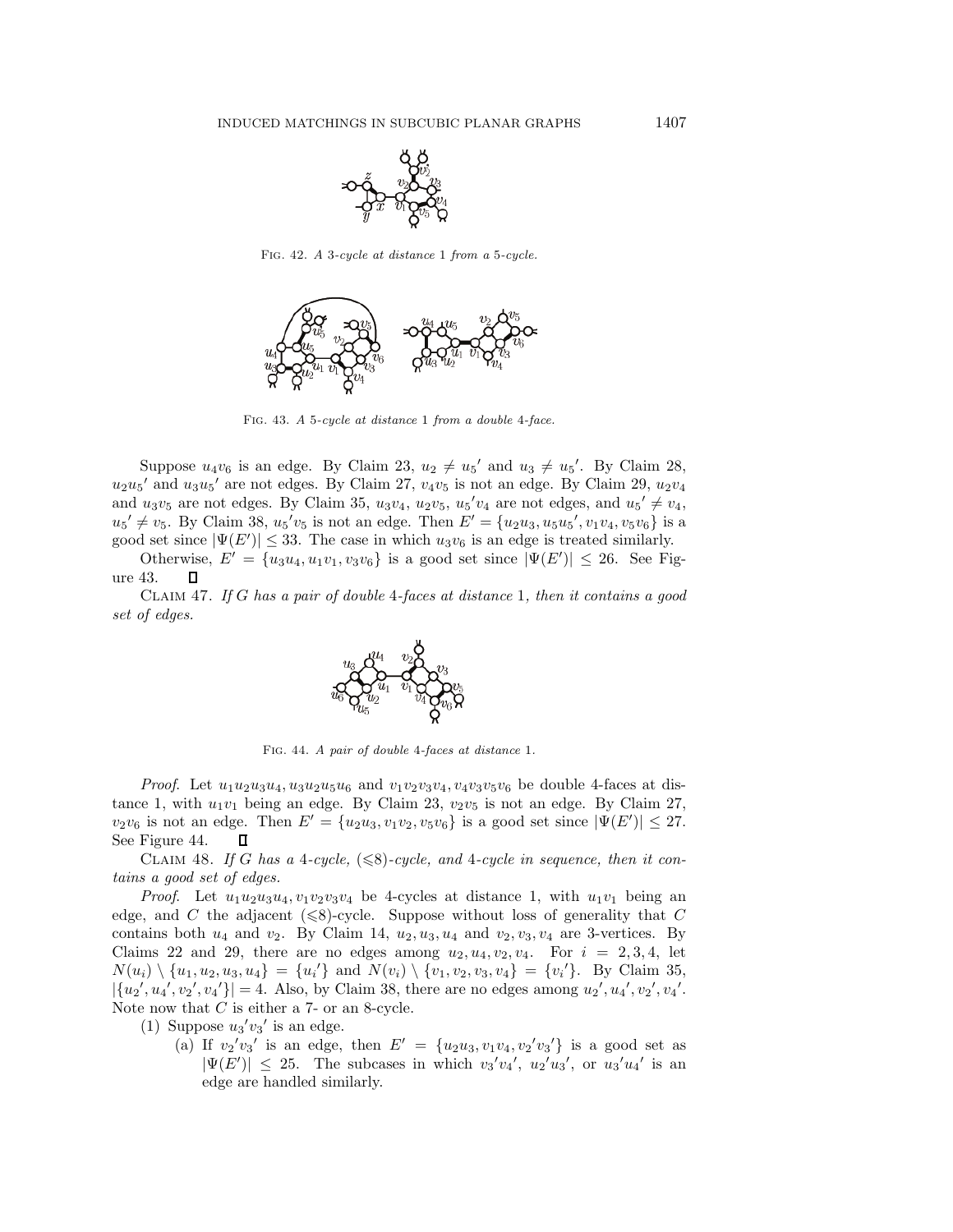

FIG. 45. *A* 4*-cycle*,  $(\leq 8)$ *-cycle*, and 4*-cycle* in sequence.

(b) Otherwise, let  $E' = \{u_2u_2', u_4u_4', v_2v_2', v_4v_4', u_3'v_3'\}$ . By Claim 23,  $u_2u_3'$ ,  $u_4u_3'$ ,  $v_2v_3'$ ,  $v_4v_3'$  are not edges. By Claim 38,  $u_2v_3'$ ,  $u_4v_3'$ ,  $u_3'v_2$ ,  $u_3'v_4$  are not edges. By Claim 35,  $u_2'v_3'$ ,  $u_4'v_3'$ ,  $u_3'v_2'$ ,  $u_3'v_4'$ are not edges. Since C is an  $(\leq 8)$ -cycle,  $|\Psi(E')| \leq 45$  and hence E' is a good set.

(2) If  $u_3' = v_3'$ , then  $E' = {u_1v_1, u_3u_3'}$  is a good set as  $|\Psi(E')| \le 18$ . Otherwise,  $E' = \{u_1v_1, u_3u_3', v_3v_3'\}$  is a good set since  $|\Psi(E')| \leq 27$ . See Figure 45. П

Claim 49. *If* G *has a* 4*-cycle,* 4*-cycle, and* 7*-cycle in sequence, then it contains a good set of edges.*

*Proof.* Let  $u_1u_2u_3u_4$ ,  $u_4u_3u_5u_6$ , and  $u_6u_5v_1v_2v_3v_4v_5$  be the sequence of cycles. By Claim 14,  $u_1$  and  $u_2$  are 3-vertices, so let  $N(u_i) \setminus \{u_1, u_2, u_3, u_4\} = \{u_i'\}$  for  $i = 1, 2$ . By Claims 25 and 35, note that the 7-cycle does not have any chords. By Claim 41,  $v_2$  and  $v_4$  are 3-vertices, so let  $N(v_i) \setminus \{v_1, v_3, v_5\} = \{v_i'\}$  for  $i = 2, 4$ .

- (1) If  $v_2' = v_4'$ , then  $E' = {u_3u_4, v_1v_2, v_4v_5}$  is a good set as  $|\Psi(E')| \le 25$ .
- (2) If  $v_2'v_4'$  is an edge, then  $E' = \{u_3u_4, v_1v_2, v_4v_5\}$  is a good set as  $|\Psi(E')| \leq 27$ .
- (3) If  $u_2' = v_4'$ , then  $E' = {u_3u_4, v_1v_2, v_4v_5}$  is a good set as  $|\Psi(E')| \leq 27$ . The case for which  $u_1' = v_2'$  is treated similarly.

Otherwise, note that, by Claim 35,  $u_1 \neq v_4'$  and  $u_2 \neq v_2'$ . By Claim 38,  $u_1' \neq v_4'$  and  $u_2' \neq v_2'$ , and  $u_1v_2$ ,  $u_2v_4$  are not edges. Then it follows that  $E' = \{u_1u_2, u_5u_6, v_2v_2',$  $v_4v_4'$ } is a good set since  $|\Psi(E')| \leq 36$ . See Figure 46.  $\Box$ 

Claim 50. *If* G *has a* 4*-cycle,* 7*-cycle, and* 5*-cycle in sequence, then it contains a good set of edges.*

*Proof.* Let  $u_1u_2u_3u_4$  be the 4-cycle, let  $v_1v_2v_3v_4v_5$  be the 5-cycle, and let  $u_1u_4w_1w_2w_3v_2v_1$  be the 7-cycle. By Claim 14,  $u_2$  and  $u_3$  are 3-vertices, so let  $N(u_i) \setminus \{u_1, u_2, u_3, u_4\} = \{u_i'\}$  for  $i = 2, 3$ . Also,  $v_3, v_4$  are 3-vertices by Claim 16, so let  $N(v_i) \setminus \{v_2, v_3, v_4, v_5\} = \{v_i'\}\$ for  $i = 3, 4$ .

- (1) Suppose  $u_3' = v_4'$ . Note that  $u_2w_1$  and  $u_2'w_1$  are not edges by the Jordan Curve Theorem. By Claim 23,  $u_2v_4$ ' is not an edge. By Claim 49,  $u_2'v_4'$  is not an edge. By Claim 33,  $v_4'w_1$  is not an edge. Then  $E' =$  ${u_2u_2', u_4w_1, v_1v_2, v_4v_4'}$  is a good set since  $|\Psi(E')| \leq 33$ .
- (2) Suppose  $u_3' = v_3'$ . By the Jordan Curve Theorem,  $w_1u_2$ ,  $w_1u_2'$ , and  $w_1v_5$  are not edges. By Claim 23,  $u_2v_3'$  is not an edge. By Claim 35,  $u_2v_5$  and  $u_2'v_5$ are not edges. By Claim 33,  $u_2'v_3'$  is not an edge. By Claim 28,  $v_3v_5$  is not an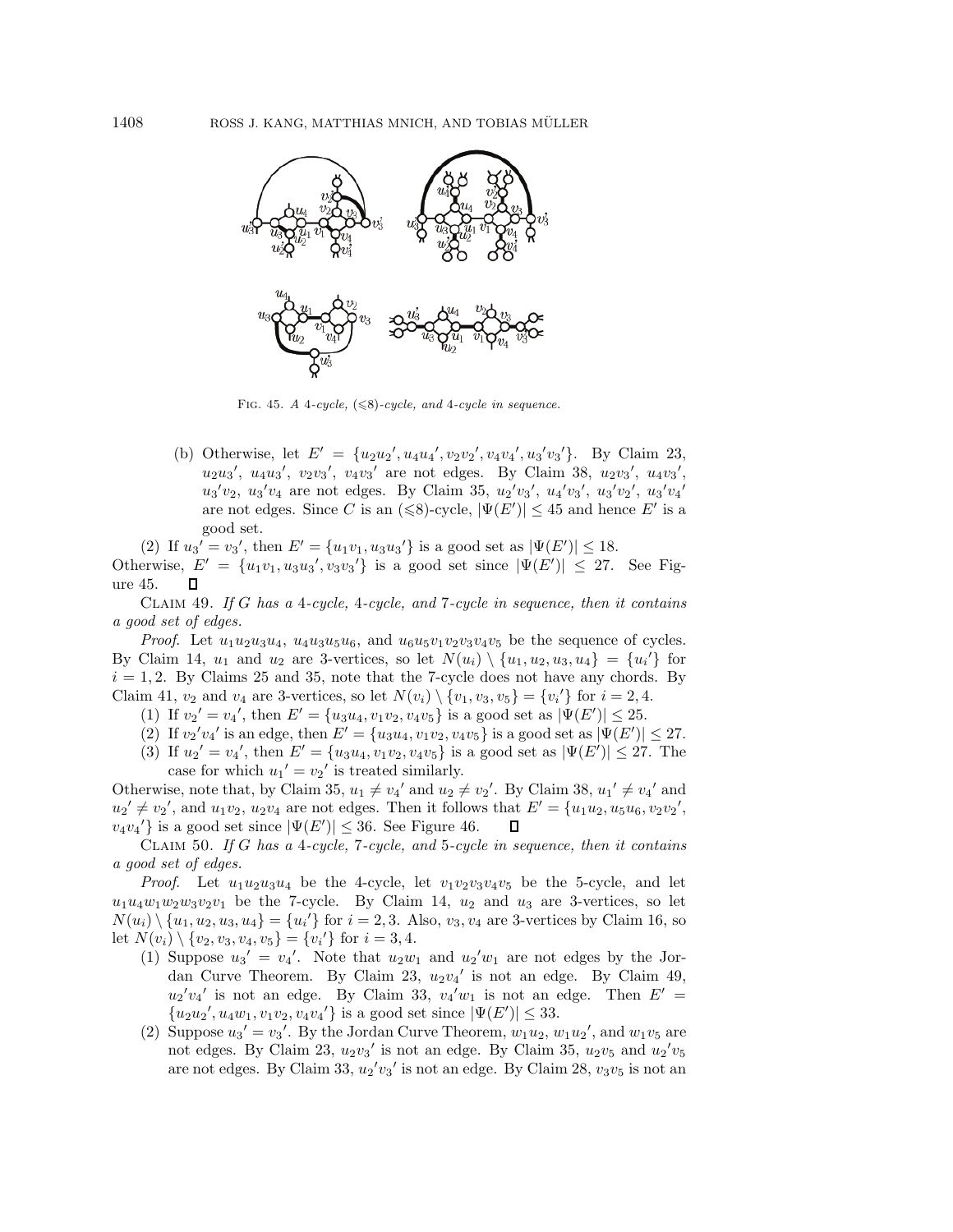

Fig. 46. *A sequence of* 4*-cycles such that one of the* 4*-cycles is adjacent to a* 7*-cycle.*



Fig. 47. *A* 4*-cycle,* 7*-cycle, and* 5*-cycle in sequence.*

edge. By Claim 33,  $v_3w_1$  is not an edge. Then  $E' = \{u_2u_2', u_4w_1, v_1v_5, v_3v_3'\}$ is a good set since  $|\Psi(E')| \leq 35$ .

Otherwise, note that, by Claim 37,  $u_3' \neq v_3$  and  $u_3' \neq v_4$ . It therefore follows that  $E' = \{u_3u_3', u_1v_1, v_3v_4\}$  is a good set since  $|\Psi(E')| \leq 27$ . See Figure 47.  $\Box$ 

Claim 51. *If* G *has a pair of* 3*-cycles at distance* 2*, then it contains a good set of edges.*



Fig. 48. *Two* 3*-cycles at distance 2.*

*Proof.* Let uvw and  $xyz$  be 3-cycles at distance 2, where u and x have a common neighbor p. By Claim 24, vz is not an edge. Then  $E' = \{uv, xz\}$  is a good set since  $|\Psi(E')| \leq 17$ . See Figure 48.  $\Box$ 

Claim 52. *If* G *has a* 3*-cycle at distance* 2 *from a double* 4*-face, then it contains a good set of edges.*

*Proof.* Let  $xyz$  be a 3-cycle, and let  $v_1v_2v_3v_4$ ,  $v_3v_2v_5v_6$  be a double 4-face at distance 2, with x and  $v_1$  having a common neighbor p. By Claim 22, yp and zp are not edges. By Claim 26,  $yv_6$  and  $zv_6$  are not edges. By Claim 28,  $pv_6$  is not an edge. Then  $E' = \{yz, pv_1, v_3v_6\}$  is a good set since  $|\Psi(E')| \le 26$ . See Figure 49.  $\Box$ 

Claim 53. *If* G *has a pair of double* 4*-faces at distance* 2*, then it has a good set of edges.*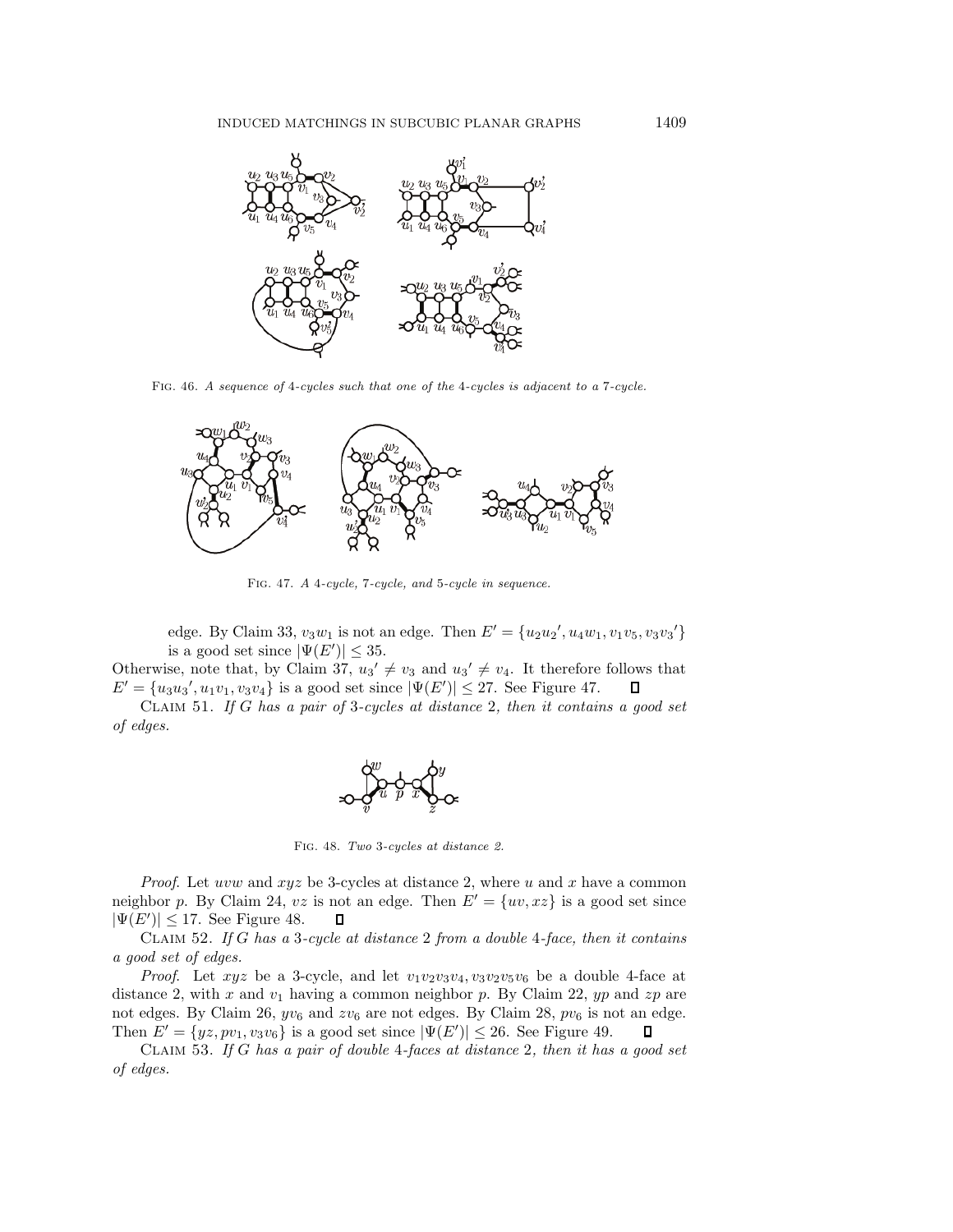

Fig. 49. *A* 3*-cycle at distance* 2 *from a double* 4*-face.*



Fig. 50. *A pair of double* 4*-faces at distance* 2*.*

*Proof.* Let  $u_1u_2u_3u_4, u_4u_3u_5u_6$  and  $v_1v_2v_3v_4, v_3v_5v_6v_4$  be two double 4-faces at distance 2, such that  $u_1$  and  $v_2$  have a common neighbor p. Now, the following are not edges by Claim 47:  $u_2v_1$ ,  $u_2v_5$ ,  $u_2v_6$ ,  $u_5v_1$ ,  $u_5v_5$ ,  $u_5v_6$ ,  $u_6v_1$ ,  $u_6v_5$ , and  $u_6v_6$ . Then  $E' = \{u_1u_2, u_5u_6, v_1v_2, v_5v_6\}$  is a good set since  $|\Psi(E')| \le 35$ . See Figure 50. 0

To wrap up the proof of Lemma 9, we list the specific claims which certify the presence of a good set, given the presence of one of the structures (C1)–(C12).

- (C1) Claim 11.
- (C2) Claims 13, 14, 16, 17, and 21.
- (C3) Claims 12 and 15.
- (C4) Claims 18, 19, 20, 40, 41, and 42.
- (C5) Claims 22, 23, 24, 25, and 26.
- (C6) Claims 35, 38, 36, and 39.
- (C7) Claims 43, 44, and 45.
- (C8) Claims 23, 29, 30, 35, 38, 32, 33, and 49.
- (C9) Claim 48.
- (C10) Claim 50.
- (C11) Claims 22, 23, 43, 44, 47, 51, 52, and 53.
- (C12) Claim 46.

This concludes the proof of Lemma 9. о

**Acknowledgments.** We thank an anonymous referee for suggesting the improved estimate on our algorithm's running time outlined at the end of section 3. We are grateful to all of the referees for suggestions that led to improvements in the presentation of our work.

## REFERENCES

- [1] L. D. ANDERSEN, *The strong chromatic index of a cubic graph is at most* 10, Discrete Math., 108 (1992), pp. 231–252.
- [2] H. Balakrishnan, C. L. Barrett, V. S. A. Kumar, M. V. Marathe, and S. Thite, *The distance-*2 *matching problem and its relationship to the MAC-layer capacity of ad hoc wireless networks*, IEEE J. Sel. Areas Commun., 22 (2004), pp. 1069–1079.
- [3] F. R. K. CHUNG, A. GYÁRFÁS, Z. TUZA, AND W. T. TROTTER, *The maximum number of edges in* 2*K*2*-free graphs of bounded degree*, Discrete Math., 81 (1990), pp. 129–135.
- [4] W. Duckworth, D. F. Manlove, and M. Zito, *On the approximability of the maximum induced matching problem*, J. Discrete Algorithms, 3 (2005), pp. 79–91.